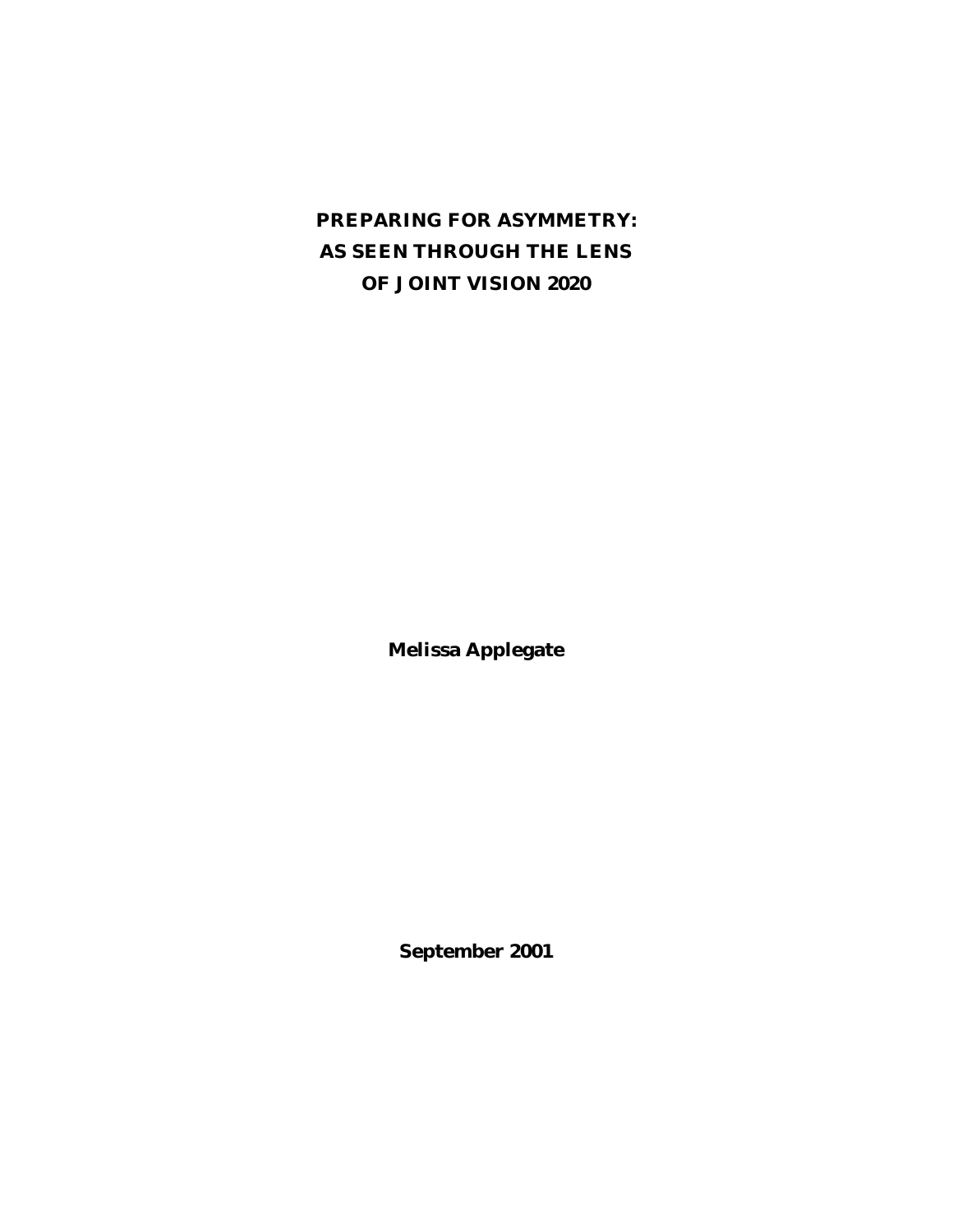#### **\*\*\*\*\***

The views expressed in this report are those of the author and do not necessarily reflect the official policy or position of the Department of the Army, Department of the Navy, the Department of Defense, or the U.S. Government. This report is cleared for public release; distribution is unlimited.

#### **\*\*\*\*\***

Comments pertaining to this report are invited and should be forwarded to: Director, Strategic Studies Institute, U.S. Army War College, 122 Forbes Ave., Carlisle, PA 17013-5244. Copies of this report may be obtained from the Publications Office by calling commercial (717) 245-4133, FAX (717) 245-3820, or via the Internet at Rita.Rummel@carlisle.army.mil.

#### **\*\*\*\*\***

Most 1993, 1994, and all later Strategic Studies Institute (SSI) monographs are available on the SSI Homepage for electronic dissemination. SSI's Homepage address is: http://carlisle-www.army. mil/usassi/welcome.htm.

#### **\*\*\*\*\***

The Strategic Studies Institute publishes a monthly e-mail newsletter to update the national security community on the research of our analysts, recent and forthcoming publications, and upcoming conferences sponsored by the Institute. Each newsletter also provides a strategic commentary by one of our research analysts. If you are interested in receiving this newsletter, please let us know by e-mail at outreach@carlisle.army.mil or by calling (717) 245-3133.

ISBN 1-58487-066-4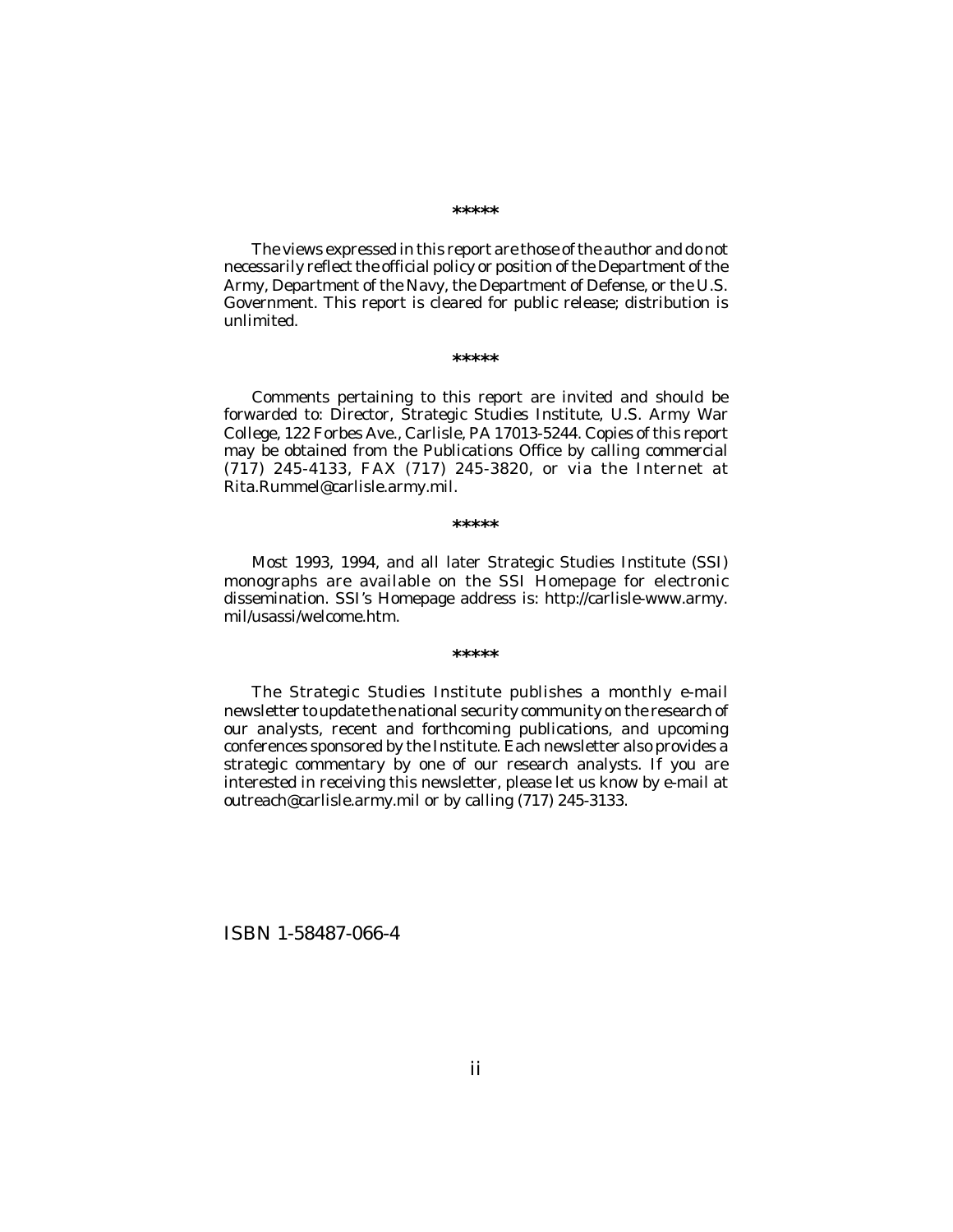# **FOREWORD**

Since the mid-1990s, the concept of strategic asymmetry has begun to receive serious attention from the U.S. Department of Defense (DoD). The 1997 Quadrennial Defense Review, for instance, stated, "U.S. dominance in the conventional military arena may encourage adversaries to use . . . asymmetric means to attack our forces and interests overseas and Americans at home." But while American strategists and defense leaders sense the importance of strategy asymmetry, much analytical work remains to be done before it is fully understood.

To help with this process, the Strategic Studies Institute has begun a Special Series on Strategic Asymmetry. The study that follows—*Preparing for Asymmetry* by Melissa Applegate—is the first of these. In it, the author assesses the revisions to *Joint Vision 2020*, DoD's roadmap to the future, that must be undertaken in order to prepare for asymmetric challenges.

The Strategic Studies Institute is pleased to offer this work as part of the ongoing assessment of the challenges and opportunities posed by strategic asymmetry.

> DOUGLAS C. LOVELACE, JR. **Director** Strategic Studies Institute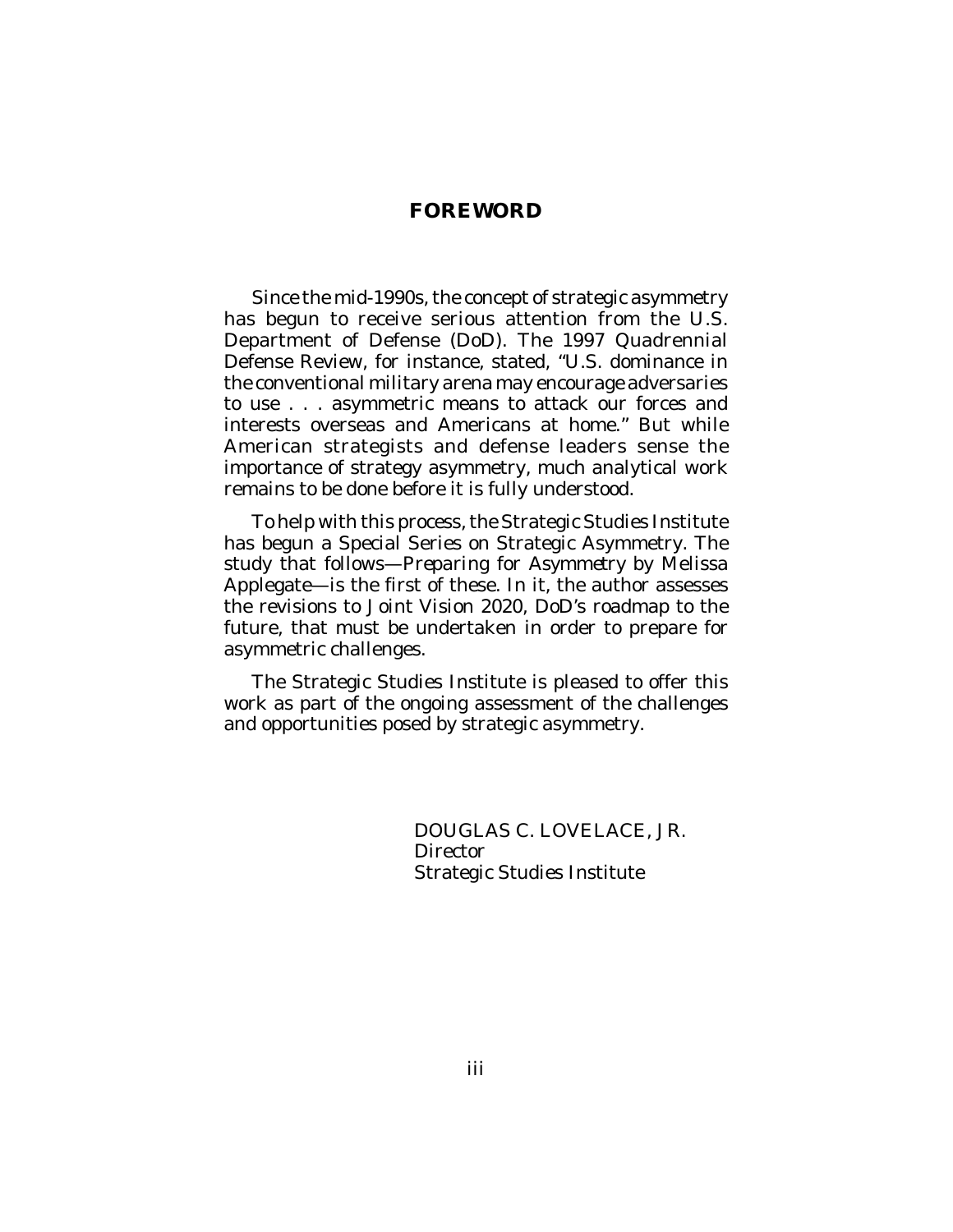# **BIOGRAPHICAL SKETCH OF THE AUTHOR**

MELISSA APPLEGATE is currently a senior intelligence advisor at the Defense Intelligence Agency. She served as an intelligence officer in the U.S. Army from 1981-94, participating in Operations JUST CAUSE and DESERT STORM. She has served at tactical, operational, and strategic levels, in both conventional and special operations organizations. Ms. Applegate is a graduate of Michigan State University and received a Masters of Military Arts and Sciences from the U.S. Army Command and General Staff College in 1994.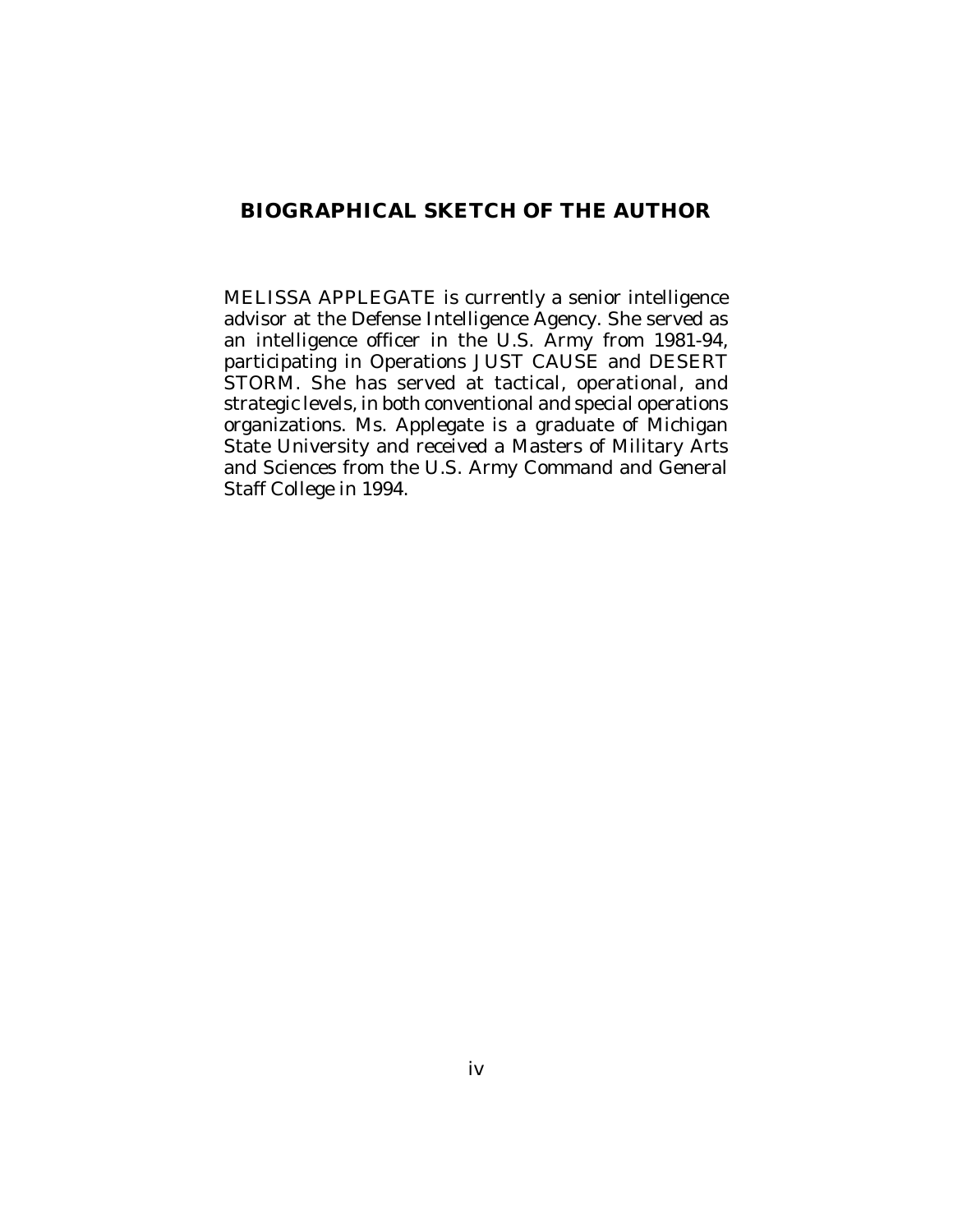#### **SUMMARY**

The U.S. military's joint vision of how it will approach conflict in the future, *Joint Vision (JV) 2020*, is vulnerable to asymmetry. The tremendous relative military combat power of U.S. forces and our commitment to expanding that lead means that, for potential adversaries, asymmetric approaches will be their only recourse. Asymmetric strategies—intentional or opportunistic—will seek to counter the operational concepts underpinning *JV2020*. Successful asymmetric approaches could prevent the United States from fighting as designed or even at all. Alternatively, asymmetry may not defeat U.S. forces, but could prevent them from winning. Asymmetry affects the whole force and must be addressed in that context. Reliance on *overwhelming offensive military power for warfighting* and adopting a *defensive strategy against asymmetric approaches* will not ensure mastery of the asymmetric domain.

This monograph describes how the current vision invites defeat or slow degradation of military effectiveness by asymmetric means. It provides a background of why it is so hard to change and makes the argument for why we must adapt to the emerging potential of asymmetry. Gaining insight into the dynamics driving the significance, scope, and impact of this problem set leads to the conclusion that *JV2020* operational concepts must be broader and more adaptive in nature. Mastering the asymmetric domain is a legitimate, challenging mission area that will require the same investment in time, energy, and intellectual capital that has been spent to achieve supremacy in conventional warfighting. This monograph proposes a set of complementary operational concepts that, incorporated into *JV2020* through a transition process, will lead to an enhanced vision that incorporates asymmetric challenges,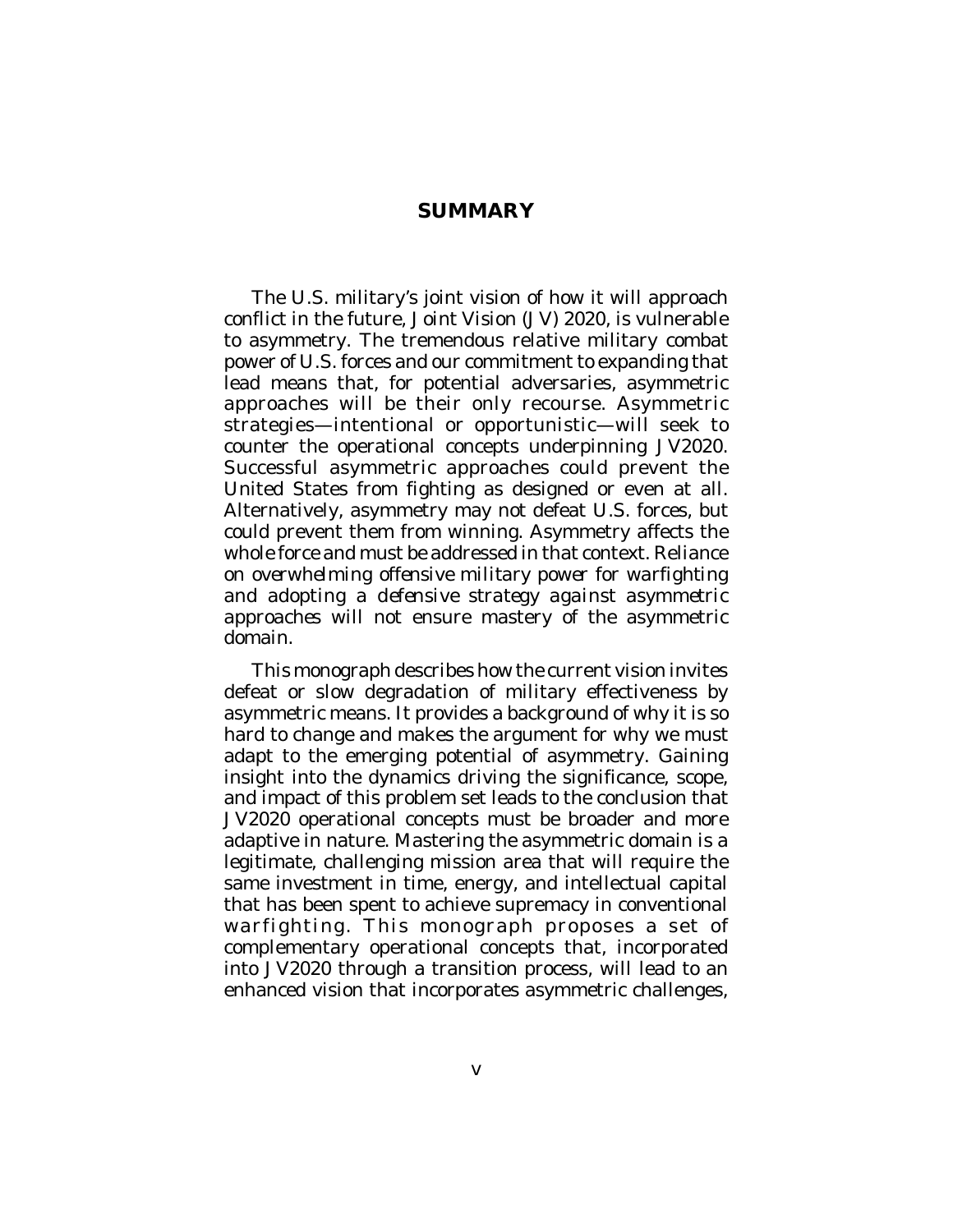and result in a transformed vision that better supports U.S. forces to anticipate, prepare for, and respond to asymmetry.

This document is the output of The Army-Marine Corps Warfighter Working Group, Task 4 on Asymmetric Approaches. Army lead is the Office of the Deputy Chief of Staff for Operations (ODCSOPS) with the Office of the Deputy Chief of Staff for Intelligence (ODCSINT) in support. Marine Corps lead is the Deputy Commandant for Policy, Plans, and Operations (DCPP&O) with the Commanding General Marine Corps Combat Development Command (CG MCCDC) in support.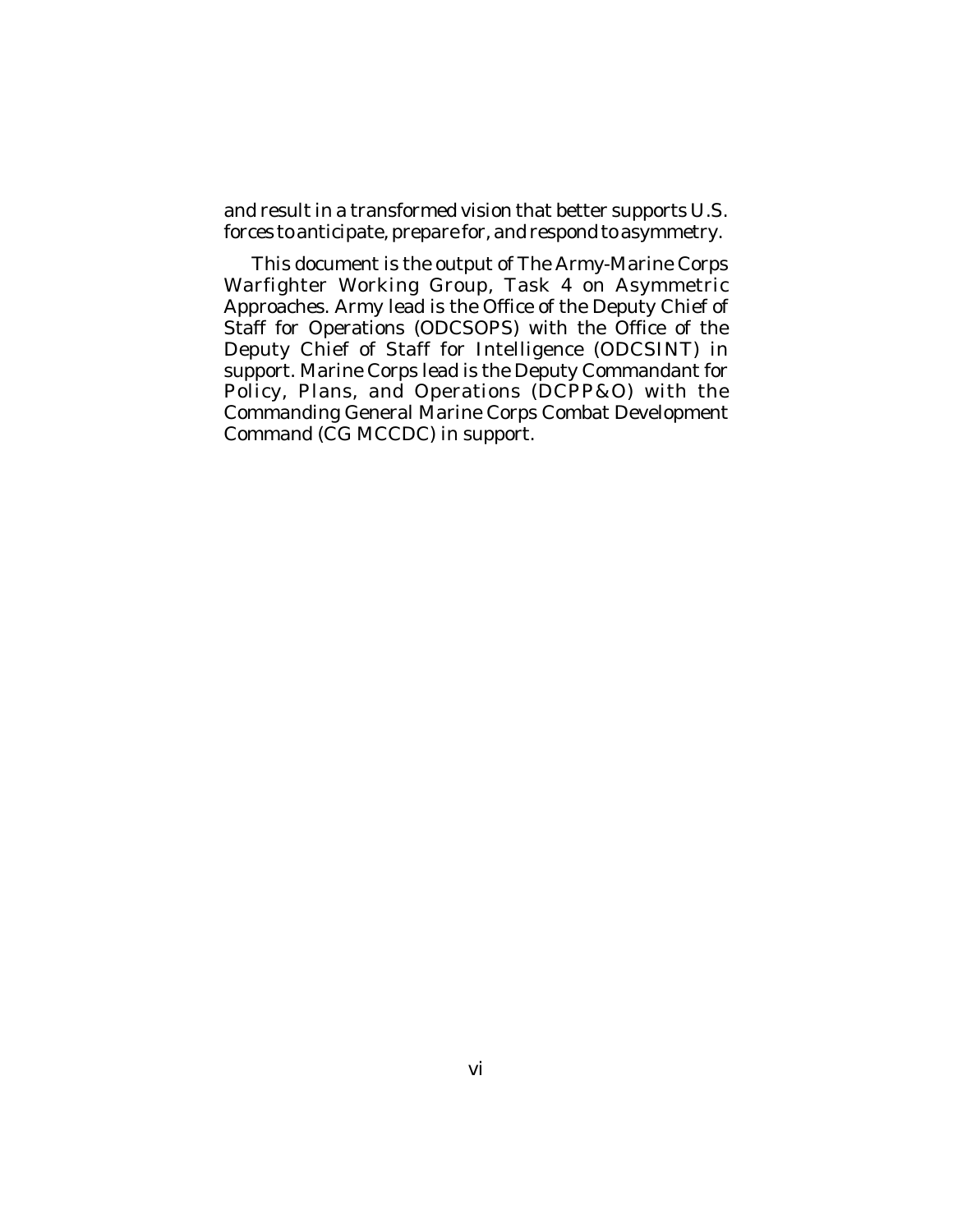# **PREPARING FOR ASYMMETRY: AS SEEN THROUGH THE LENS OF** *JOINT VISION (JV) 2020*

#### **INTRODUCTION**

We used to worry about losing. Now we worry about winning perfectly.

> Senior Defense official December 2000

*Joint Vision 2020 (JV2020)* represents a vision of how U.S. military forces can fight and win the nation's wars of the future. It reflects the immense military power and capability that is expected to result from the bold orchestration of technology, people, and operational methods, blended in a way that constitutes the perfect application of the American Way of War. *JV2020* envisions conflict and victory on U.S. terms through the application of power projection, precision, lethality, and speed. If allowed to fight as designed, the overwhelming force characterized in *JV2020* is, in fact, perfectly unbeatable. While *JV2020* acknowledges the diverse nature of asymmetric threats across the conflict spectrum, its application is most appropriate in traditional, force-on-force confrontations. The potential impact of asymmetry, as a conflict dimension of its own or as an intentional direct response to *JV2020*, demands an expansion of the way U.S. forces plan, prepare for, and respond to future operational environments.

Will the emerging global security environment provide the opportunity to execute *JV2020* as envisioned? In the absence of Cold War ideological bipolarity and the historical precedent of the world wars, conflict has evolved (some would say devolved) into something not new and different, but more closely resembling Machiavellian struggles hopelessly intermixing the aspirations of individuals,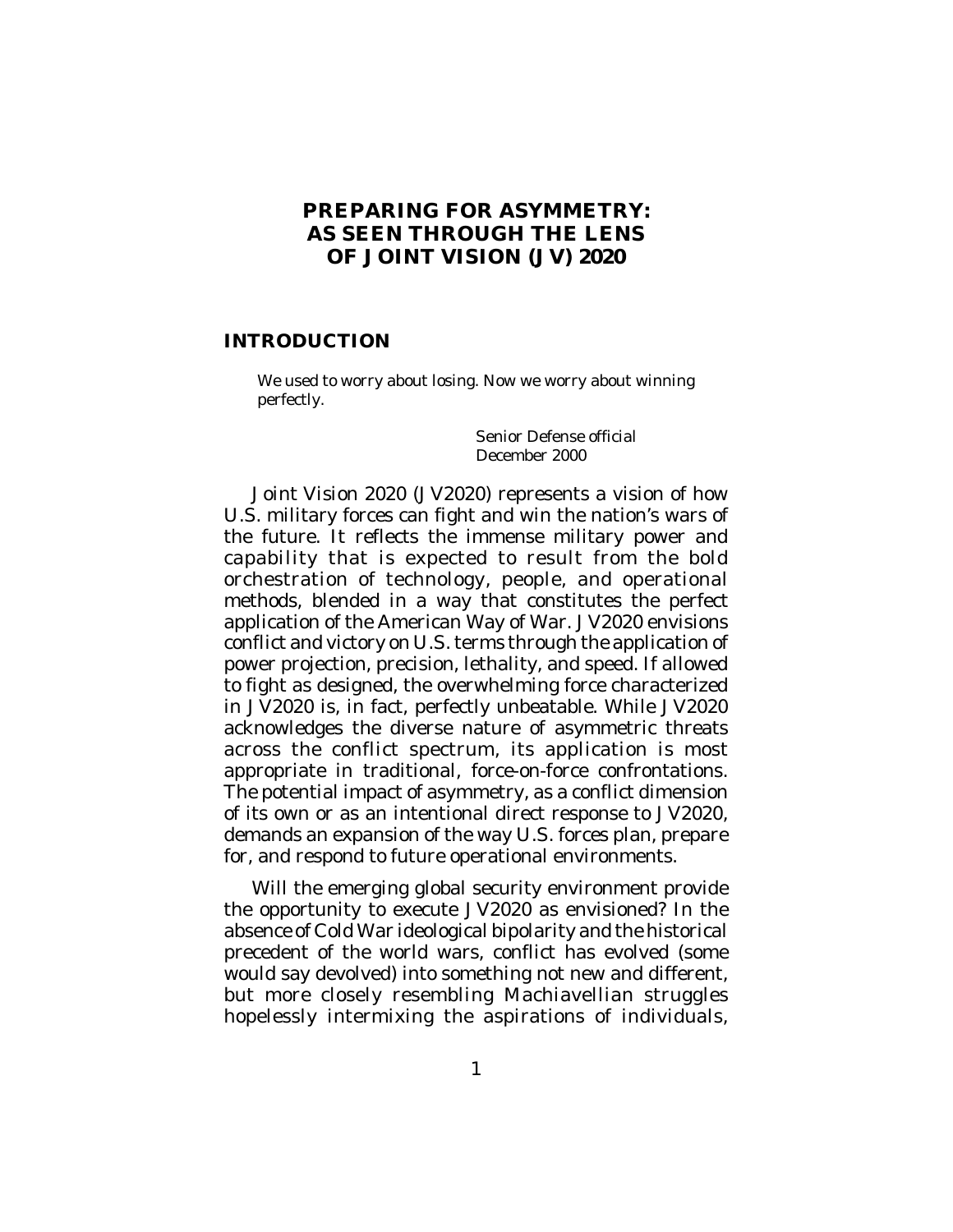groups, and states into a nameless mosaic. The basic nature of conflict may remain constant, but the quality and scale of conflict, like part of an historical cyclical continuum, has changed, at least for now and the foreseeable future. These changes—some fundamental, others subtle—have altered the dynamics of the protagonists, motives, objectives, and intent of various parties; the tools available; the threshold for justified military action; and the definitions of victory.

These changes present an asymmetry to the American Way of War. *JV2020* implicitly assumes that conflict will take on a familiar form suited to the operational and enabling concepts more fitting of the old paradigm. It acknowledges the emerging threat asymmetry brings to the environment but does not acknowledge the possibility that asymmetry *may be all there is*. 1 The tremendous relative U.S. military advantage today, and our commitment to expanding that lead, force adversaries toward asymmetric approaches.

Ensuring American "positive asymmetry" does have benefit; clearly it is in our best interest for adversaries to have to react to us.<sup>2</sup> We are not looking for symmetric threats. However, steadfast pursuit of new and improved conventional capabilities—essentially getting better and better at what we are already the best in the world—may leave the United States without the proper tools and techniques to fight the emerging threat and shape the victories of the future. Worse, following a predetermined course based on past successes may create a false sense of security and blind the United States to problems just over the horizon or opportunities to shape our future.

Asymmetric approaches can no longer be considered secondary or peripheral to conventional threats; U.S. forces must master the asymmetric domain with the same intellectual energy devoted to conventional warfare—because asymmetry is not just a threat. To a large extent, asymmetry represents the challenge posed by the vast dissimilarity between our own capabilities and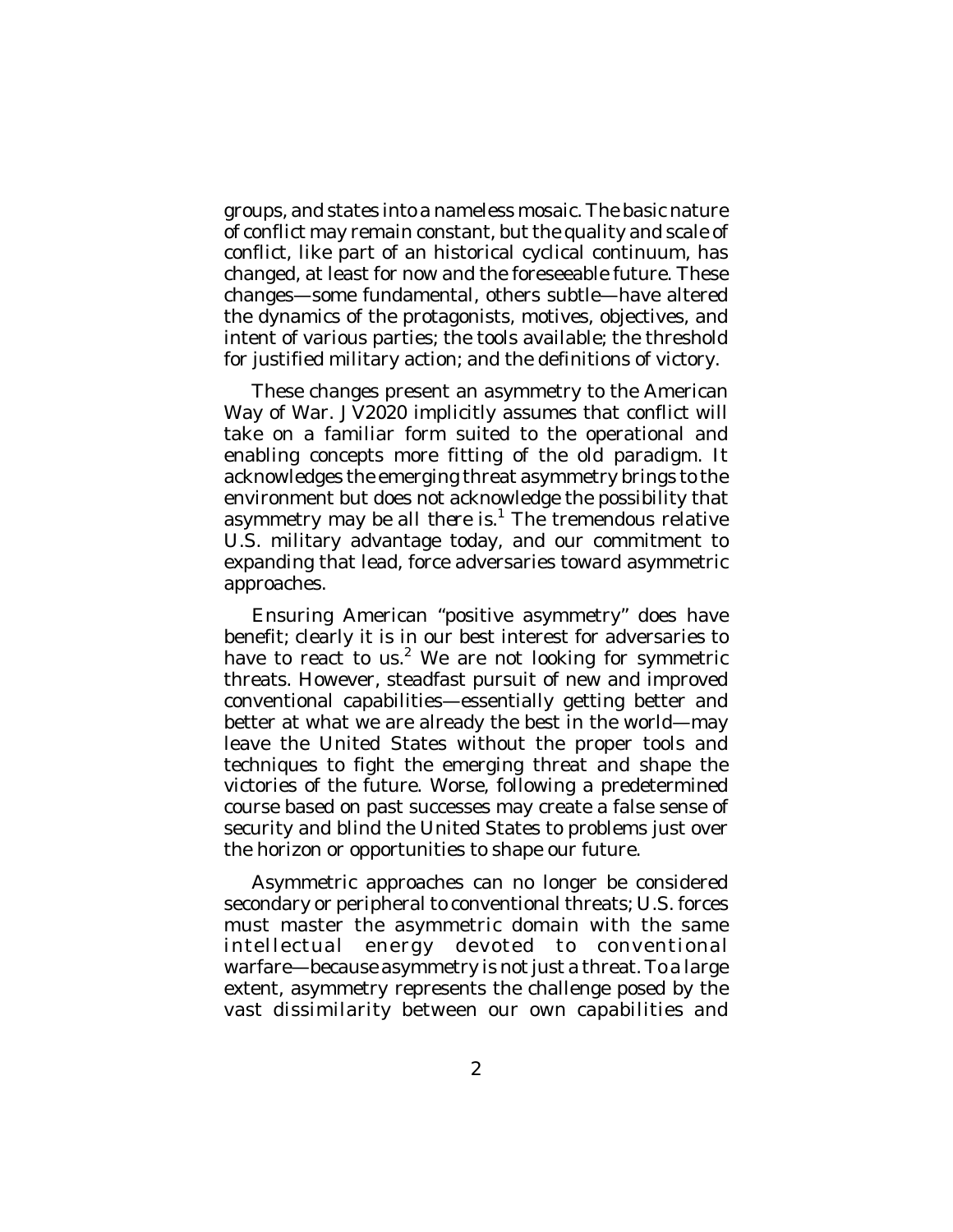warfighting methods and how they translate into effectiveness, or ineptitude, against the existing or emerging threats U.S. forces can expect to face. *JV2020*, as the symbol of American military preeminence in the future, is vulnerable to the application of asymmetric strategies, events, and situations. The strengths inherent in *JV2020* operational and enabling concepts are countered by a relatively rigid reliance on—and anticipation of—familiar forms of conflict. Essentially this vision remains confident in and comfortable with the American Way of War.

To ensure U.S. forces are capable of operating effectively in a changing global conflict landscape, *JV2020* concepts must be broader and more adaptive in nature. Understanding the complex cause and effect implications of asymmetry and using that understanding to adapt *JV2020* will improve the ability of the U.S. military to conduct operations effectively. Adapting this vision to fit multidimensional contexts against a broad range of conflict environments, and at the same time reducing vulnerabilities, will be key to ensuring critical operational success. Operational concepts, force structure, joint planning, doctrine, and training and education all must evolve in a way that legitimizes and attacks the challenges of asymmetry. Successfully adapting the joint vision using these mechanisms will produce a force with true mission dominance.

This monograph will explore why and how the construct of *JV2020*—indeed our approach to joint vision—needs to be adapted to compensate for asymmetric dynamics. It will show how the existing vision increases the attractiveness of asymmetric approaches to potential adversaries and how they will seek to exploit one or more of the operational and enabling concepts to preclude U.S. involvement or degrade the effectiveness of U.S. forces. It will then explore several compounding problems that exacerbate the potential effects of asymmetry on U.S. forces facing the complex conflict environments of today and tomorrow and contribute to the need for change. It argues that transformation and "leap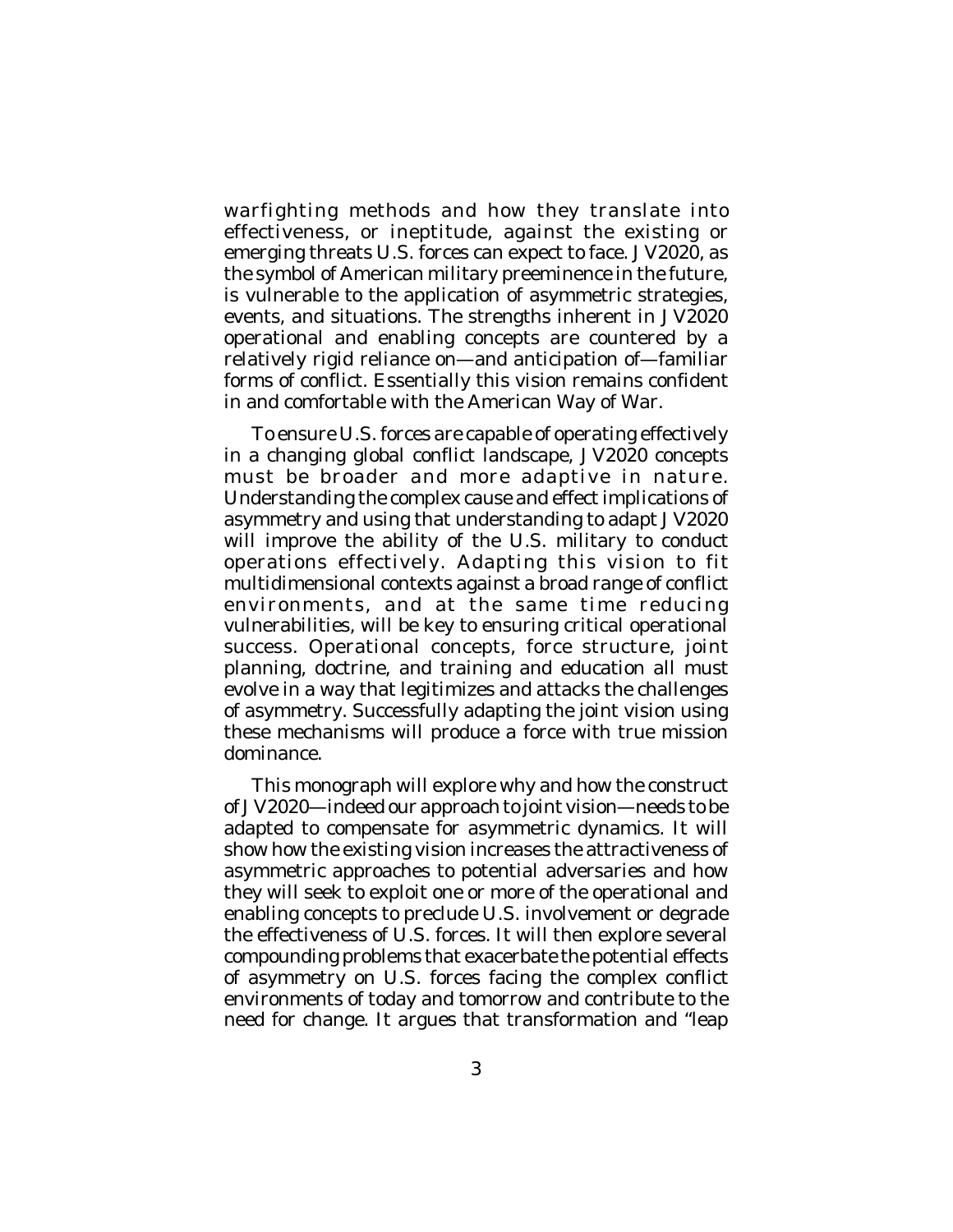ahead" concepts currently in vogue must legitimize the potential consequences of asymmetry and the environments and conditions under which they will flourish. The future vision must be adapted to successfully meet the challenges we undoubtedly will face, but not at the cost of "dumbing down" the force to provide a level playing field for the rest of the world. Finally, it will offer a broad set of concepts for inclusion in the joint vision to take this strategic document beyond acknowledgement of asymmetry and toward an adaptive, more responsive model for planners and decisionmakers.

# **THE THREAT TO** *JV2020* **FROM ASYMMETRY 3**

We live in a wondrous time in which the strong is weak because of his moral scruples and the weak grows strong because of his audacity.

#### Otto von Bismarck

A challenge posed for any potential adversary of the United States is clear: they cannot, or will choose not to, meet the United States on our terms; that is, symmetrically. The emerging concepts of asymmetry stem directly from an adversary's recognition of U.S. strength, both present and future. Generally, the rest of the world believes the United States is the dominant global power and will remain so for some time. The superiority of U.S. military concepts, technology, and capabilities has been a key theme in foreign military assessments since the Gulf War. Many express an expectation and concern that our military advantage will only grow as we move steadily toward the operational capabilities expressed in the Chairman of the Joint Chiefs of Staff's *JV 2020*.

These realizations are driving potential foes to the conclusion that there is little to be gained by engaging the U.S. military on our terms. In fact, most believe that they cannot prevail against a U.S. military that has the full support of our leadership, citizens, and key allies, and one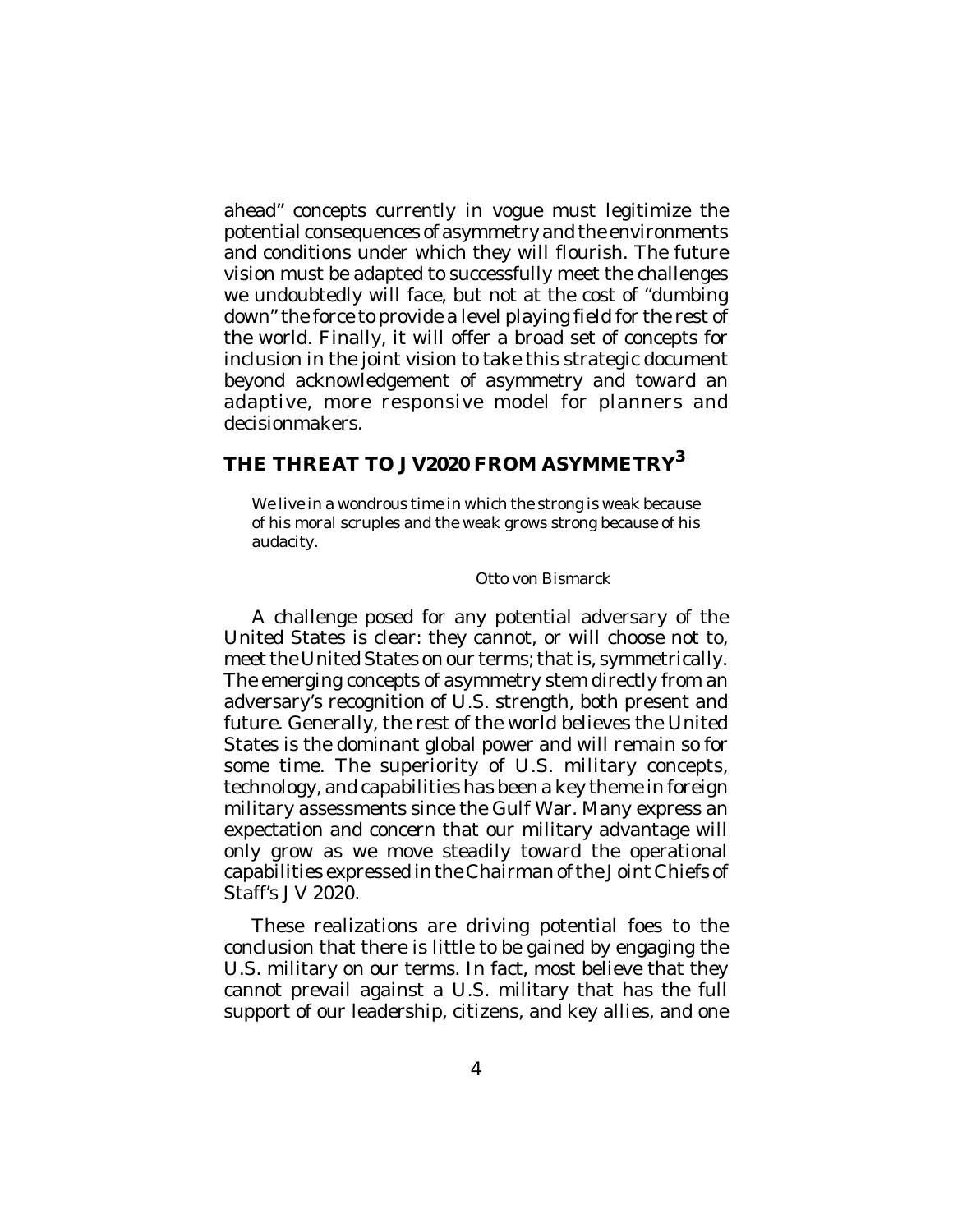that embodies the *JV 2020* concepts of dominant maneuver, focused logistics, precision strike, and full dimensional protection, enabled by information superiority.

Accordingly, adversaries are increasingly pursuing technological and operational counters to demonstrated and future capabilities as described in *JV2020*. In fact, *JV2020* may be the conceptual model driving many adversary force development and asymmetric approaches. A conflict spectrum dominated less by large, force-on-force battles and more by disorganized, civilianized, and primitive warfare, conducted by individuals and nonstate actors, offers limitless opportunities to employ niche capabilities against a construct like *JV2020* with potentially crippling effects. Regardless of the intentional or opportunistic means used—terrorism, information operations, the threat or use of mass casualty weapons, or a more specific technology or operational concept adversaries who engage the U.S. military will be seeking to counter one or more of the key components of our joint vision.

Adversaries will seek to break the "continuity of will" between U.S. leadership, the American people, and our allies. While we think dominant maneuver, adversaries think counteraccess or denying forces easy access to key theaters, ports, bases, and facilities and important air, land, and maritime approaches and lines of communication. Adversaries will develop targeted abilities to counter our ability to assemble and move the right force package in time to any point on the globe and to sustain that force once it is there. They have or want a host of counterprecision-strike capabilities; some of the more notable include the growing use of a variety of cover, concealment, and deception technologies and methods including deep underground facilities and multispectral obscurants. Finally, adversaries are emphasizing any number of counterprotection capabilities that are designed to inflict mass casualties even against well-protected or dug-in military forces.<sup>4</sup>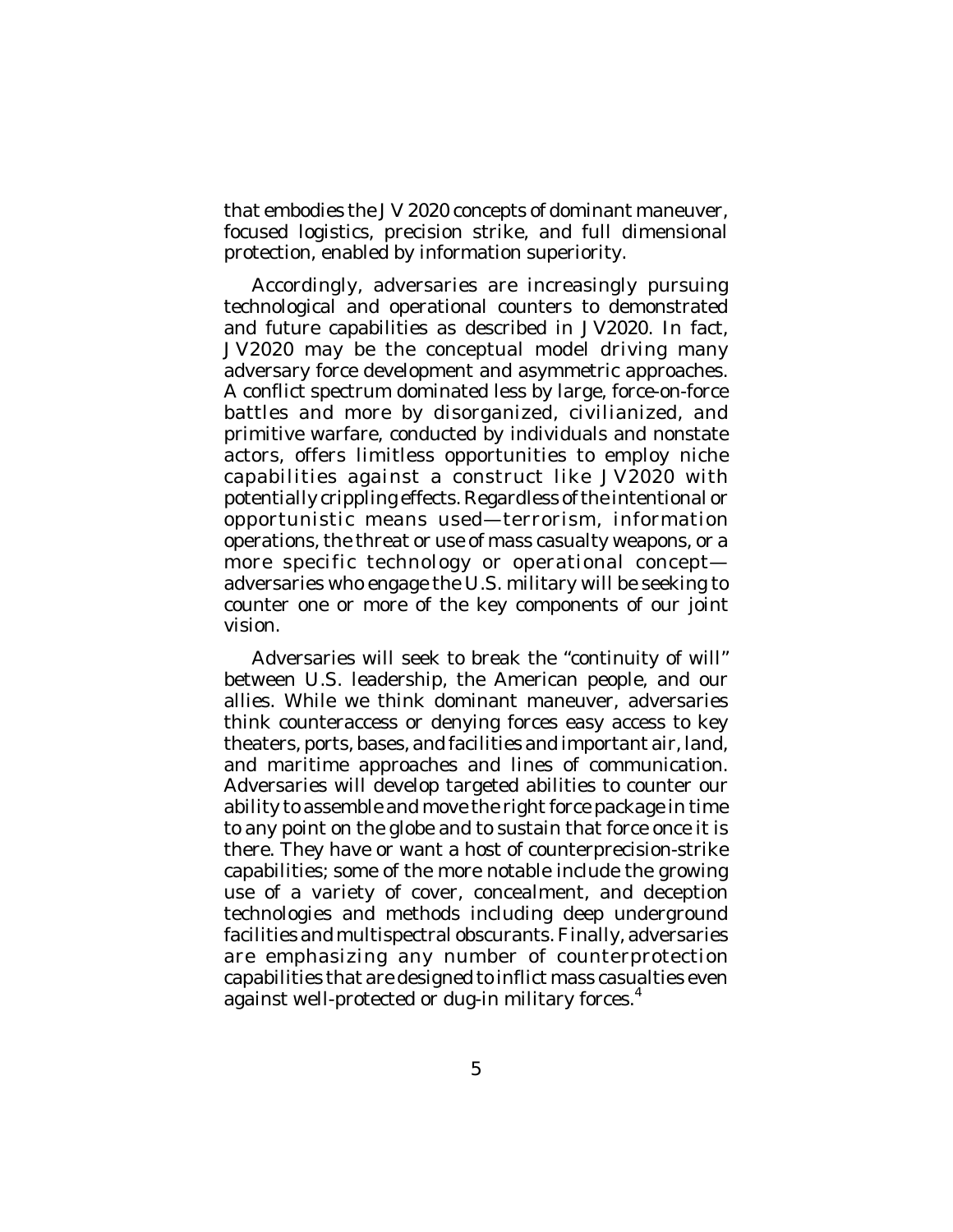What is most worrisome about these various asymmetric approaches is that they offer potential adversaries relatively low cost opportunities to achieve disproportionate results. What adversaries seek is a set of capabilities that we are either unwilling or unable to counter in the timeframe that matters. The real threat is that we would be unable to employ our forces as designed and that the tremendous potential capability embedded in the *JV2020* concept would be rendered indecisive or irrelevant. In other words, if asymmetric approaches are successful, we will find it hard to fight the way we want to and we may not be able to fight at all, the result being military irrelevancy or impotency.

Operational planning, supported by the intelligence community, has focused on the defensive capability to combat asymmetry. Terrorism, the proliferation of mass casualty weapons and technologies, foreign information operations, and cyber attack capabilities, for instance, are all priority intelligence missions; operational response options to these threats continue to proliferate at the Service and joint levels. This is only natural because it is at the capability end of the asymmetric paradigm where the real damage to American interests, property, and lives, actually occurs. Those efforts are critical and need to be sustained.

But if we "over focus" only on the means or target of attack, we will miss the true implications asymmetry represents. A singular concentration on the deadly consequences of an asymmetric opponent's catastrophic attack may blind the United States to the more insidious, albeit less deadly, threat of slow mission failure or force ineffectiveness. We must build a broader and deeper insight into the motivations, perceptions, objectives, and vulnerabilities of our asymmetric adversaries. This understanding, a necessary precursor to effective response, may ultimately allow the United States to master the asymmetric domain.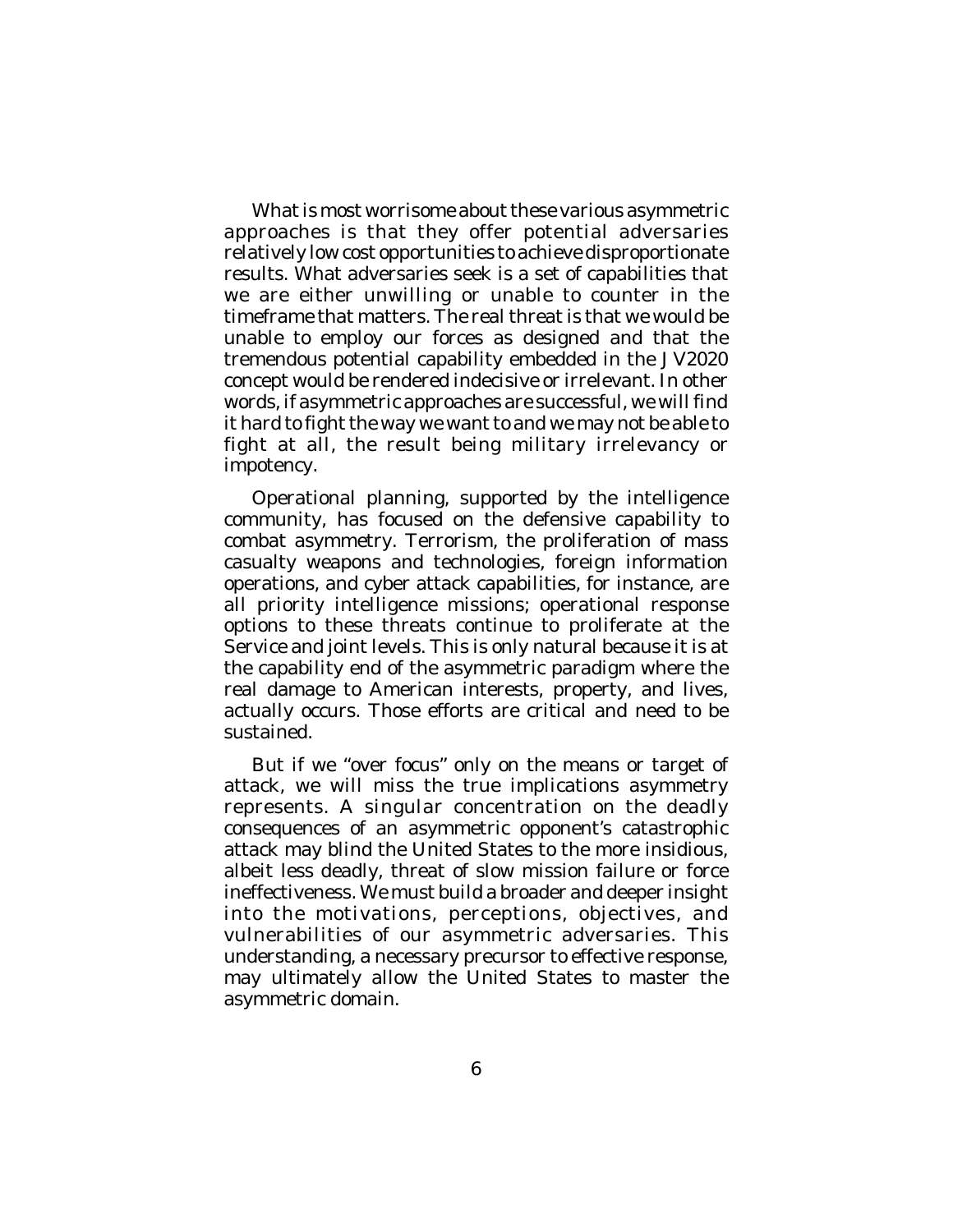The need to evolve *JV2020* into a visionary document that not only acknowledges asymmetric dynamics, but one that provides effective operational and enabling concepts to deal with them is a first step. We cannot ignore the potential for a conventional competitor to emerge on the horizon with the intent and willingness to fight the American Way of War, although at present this scenario appears unlikely. The more difficult challenge will be to identify adaptive procedures and processes that will make sense of the emerging threat landscape and then educate the force to use them and to develop new ways of thinking about conflict.

#### **INVITING DEFEAT BY ASYMMETRIC MEANS**

I'll be damned if I permit the United States Army, its institutions, its doctrine, and its traditions to be destroyed just to win this lousy war.

> Senior Army officer, speaking about Vietnam

Asymmetric dynamics and the frustrating challenges they pose to U.S. forces more comfortable with conventional force-on-force combat are in and of themselves potentially capable of preventing U.S. forces from fighting as designed or even at all as alluded. But other factors are influencing how and why asymmetry has evolved as a challenge to the concepts in *JV2020* that cannot be ignored if the problem is to be solved productively; a quick discussion follows.

## **Quality of Conflict.**

*JV2020* acknowledges the changes to the global security environment and the impact they have had on how the United States perceives threats to its national interests, and how potential adversaries see the United States. Still, beyond that acknowledgement, the document proceeds to outline operational and enabling concepts that are designed to allow U.S. joint forces to win against enemy military forces anywhere in the world. In other words, it sets the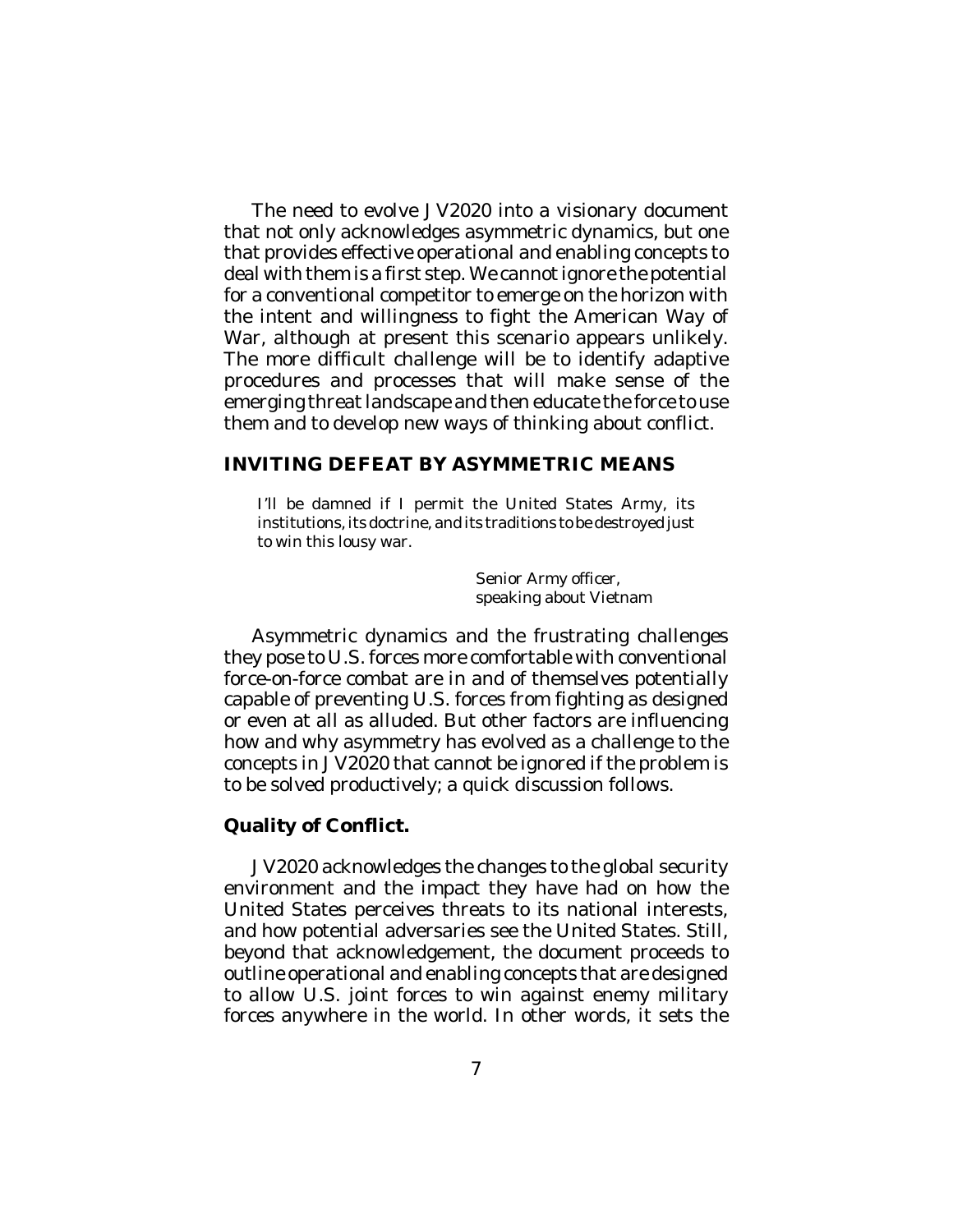stage to win under a construct of state against state warfare. The quality of conflict in the early 21st century, however, does not appear compelled to follow traditional, 20th century paradigms familiar to the United States. Rather, conflict is characterized around the world more by what has been termed fourth generation warfare, "the state's loss of its monopoly on war and the return to a world of cultures in conflict."<sup>5</sup> Today and for the foreseeable future, U.S. national survival or vital interests are generally not at stake and the onset of modern warfare is far removed from the life and death struggles of the world wars or the Cold War. This is not to say global or regional warfare with global implications will not occur; it simply argues that within the *JV2020* timeframe, the objectives, motives, and intent of others are much more personal and less cataclysmic in nature; the scale and scope of conflict more localized.

The traditional measure of threat—capability plus intent equals threat—applied to today's global security environment is an elusive equation. Major potential adversaries *may* develop military forces to counter the United States conventionally by 2020, *may* demonstrate the willingness to invest the enormous resources that would be required just to close the gap that exists today, and *may* convey intent to harm the United States. Those factors are much more difficult to assess today; they were known or assumed during the Cold War. Additionally, there is no indication that the United States plans to stand still while that happens. Nor should it. To retain our status as sole superpower, it is in the interest of this country to stay several "leaps ahead" of any potential rival.

The central question becomes how best to maintain supremacy while remaining capable of conducting effective operations in a world where conflict occurs, but rarely the type of conflict envisioned by *JV2020*. Further, the United States must decide whether conflicts that fall short of this threshold are legitimate missions worthy of the same levels of effort in terms of doctrine, training, education, and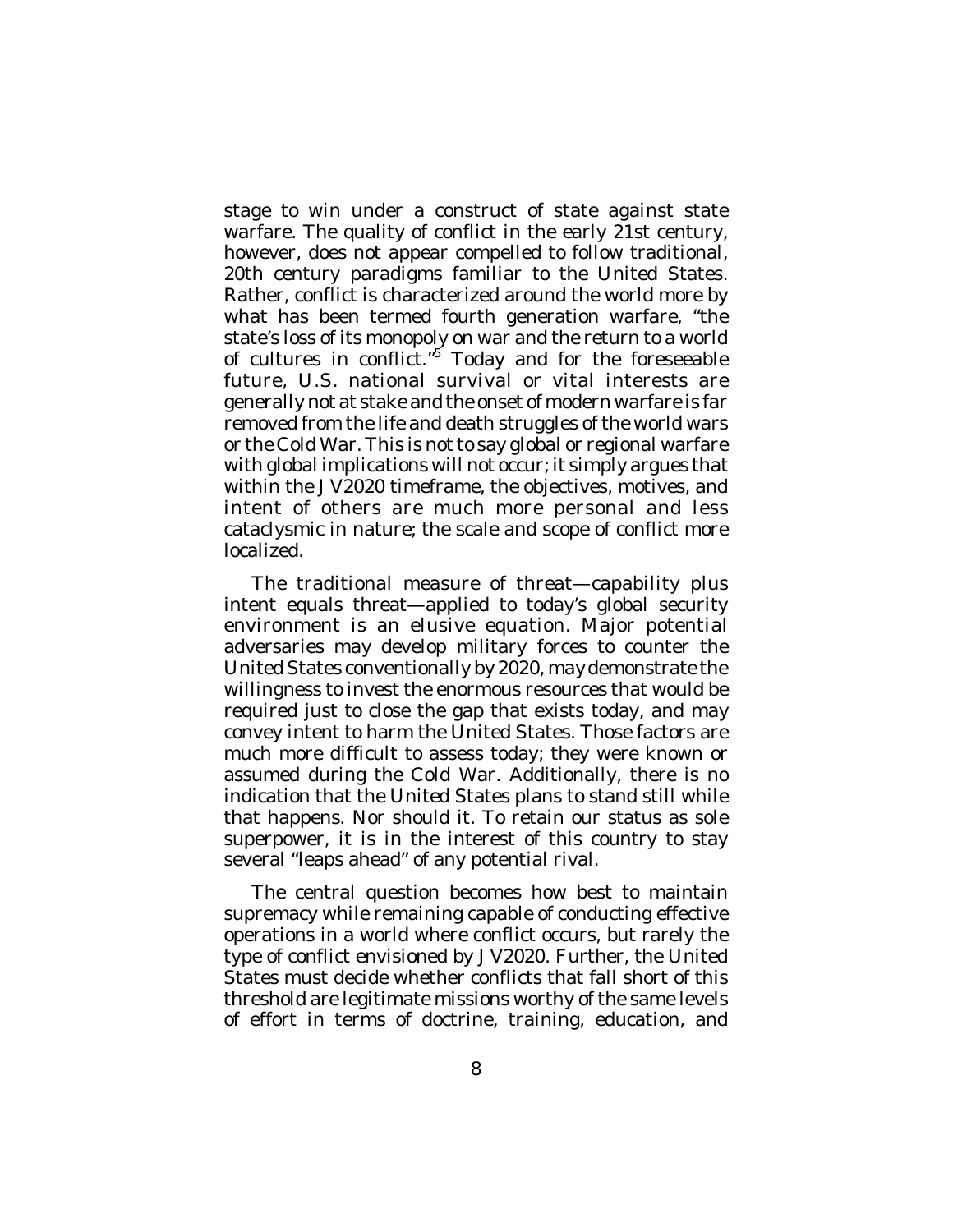tactics, techniques, and procedures (TTP) development that we have placed for years on conventional warfighting.

#### **Offense, Defense, and Victory.**

Historically, this nation has considered victory in war as paramount. We do not set out just to fight the nation's wars, we plan to fight *and win* the nation's wars. The whole point of *JV2020* is to provide an adequate roadmap for U.S. military forces to prepare to win—decisively. It is inherently offensive in nature, in keeping with the American Way of War. In conflict that falls below the *JV2020* warfighting threshold, U.S. forces can control situations, can seize initiative, and achieve specific objectives; but the last 10 years of protracted operations have forced the United States to redefine victory on several levels.

The U.S. military relies on an offensive strategic approach as the bedrock to victory, evidenced throughout *JV2020*. This makes perfect sense for a country where "winning is not everything; it is the only thing" and "the best defense is a good offense." There is usually little talk of "overwhelming defensive force," and it would be difficult to "close with and destroy" an enemy from a defensive mindset. Defense is essential, but offense wins the war—in whatever form it takes. Traditional force-on-force conflict is wedded to this concept and has historically proven successful. In such traditional conflict scenarios, asymmetric approaches employed by an adversary are simply smart tactics; a good offensive strategy will still produce victory.

In a world where adversaries recognize the futility of fighting the United States "mano a mano," and who adopt asymmetric strategies to prevent the United States from fighting as designed or at all as a baseline construct, asymmetry takes on a different dynamic. U.S. military preeminence has placed adversaries in a position where some form of a modernized Fabian (asymmetric) strategy is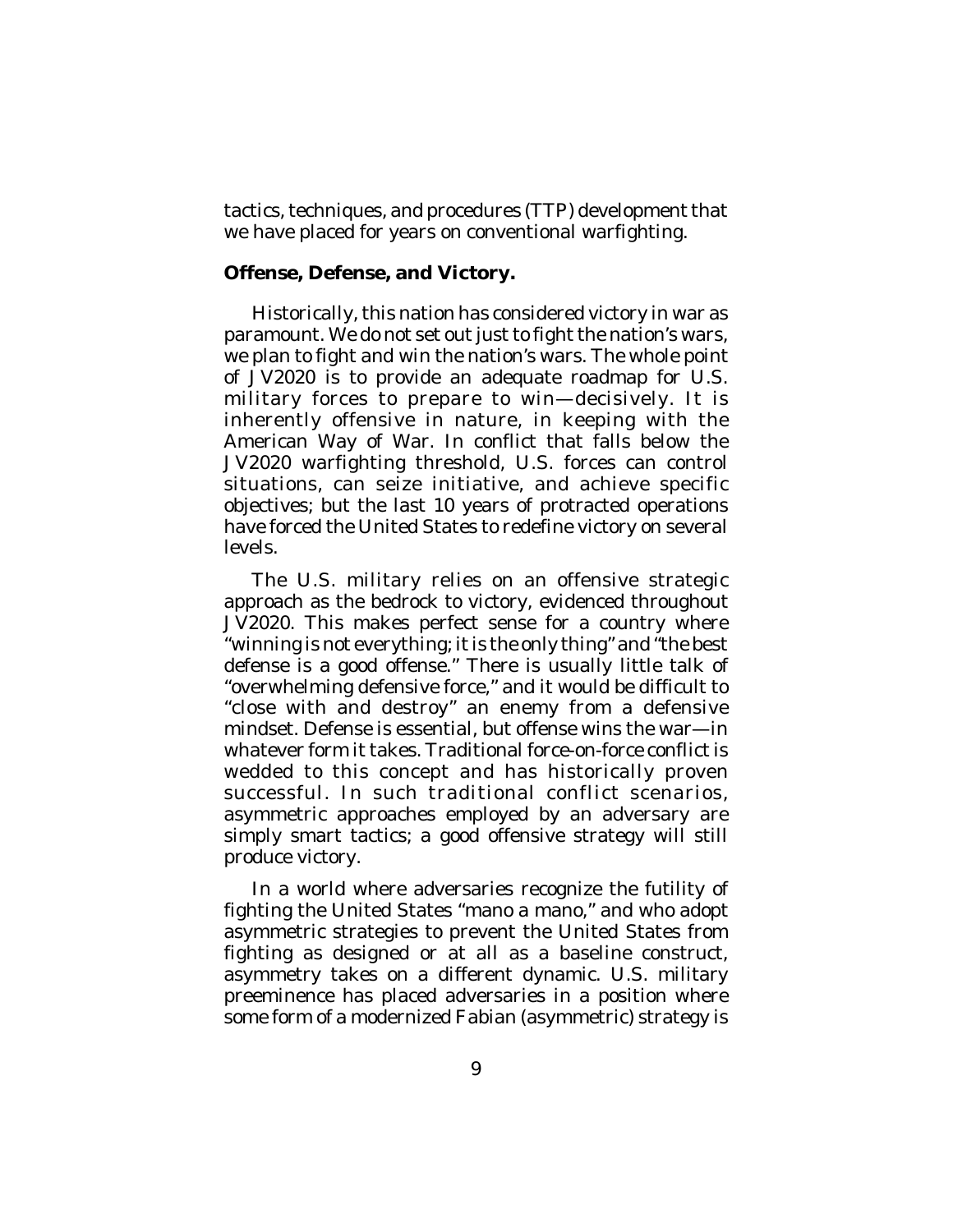only logical. Fabian tactics have not been used by the United States since the Revolutionary War because they represent a strategy of weakness intended for use against an overwhelmingly dominant opponent. A conventional military force intent on fighting "by the rules" will be sorely challenged by a Fabian strategy. Hannibal could not defeat such a strategy against Rome; neither could Napoleon in Russia—it was, at the time, essentially asymmetry at its finest. 6 The effectiveness of offensive U.S. supremacy indeed how we will achieve victory—against a conflict spectrum that avoids or ignores us, where adversaries embrace asymmetry through technology, niche capabilities, and effective manipulation of world opinion—remains to be proven.

## **Why It Is So Hard to Change.**

If force-on-force warfare is receding, and we recognize the changing quality of conflict, why is adaptation to and victory in this new messy world of proliferating problems so difficult? Primarily, it is because—from an historical standpoint—we are not ready to take the chance that we will not be ready for war. We may be in a period of "strategic pause," but it is impossible to say how long that will last. Therefore, it is difficult to convince the leadership that a major shift in terms of force structure and operational methods is needed to more effectively manage asymmetric threats that fall outside the conflict spectrum (as isolated incidents) or exist at the lower end where asymmetry dominates.

Many would argue these traditional concepts of overwhelming power, massive technological advantage, and intimidating deterrent capability provide a level of comfort and security. To a degree, this is true; these concepts serve to ensure there will be no more Pearl Harbors or Task Force Smiths. In a world of asymmetry, however, they offer no guarantees against another Din Bin Phu or Khobar Towers. Still, the comfort level such force provides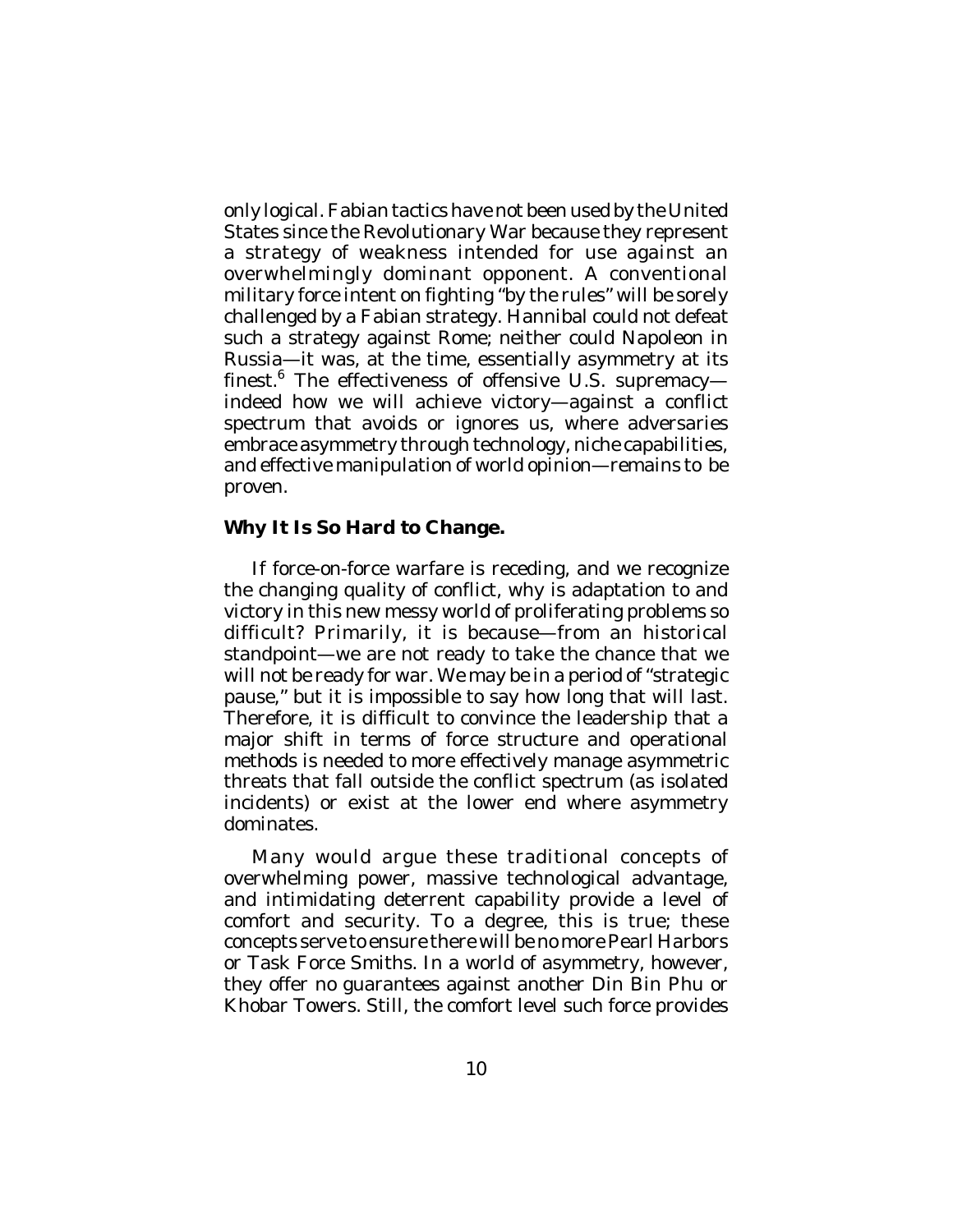and the firm belief that this degree of power will succeed against any and all enemies all the time make change inherently hard.

Meanwhile, in the foggy world of predicting the future, it is difficult to know how best to shape the force, so incremental improvements to existing capabilities represent a "safe" approach; besides, radical visions of future warfare can call existing doctrine, capabilities, and force structure into serious question. There are many futurists with expertise in one area or another who can present emerging technologies and theoretical capabilities that may be available, with military applications, but more dangerously, those which do not require a military at all to have devastating effects. The answer to these forecasts is unlikely to be iterative improvements to existing capabilities or a continuation of massive organizational forces.

## **Why We Must Change.**

Many will argue that with the resources available to our great nation, we can afford to maintain this dominant warfighting force and adapt it to any and all mission requirements; that such an "insurance policy" is well worth the investment. Indeed, this force and *JV2020*-similar operational concepts won Operation DESERT STORM; if the exponential advances of the last 10 years are added on, this strategy prevents the emergence of a near peer competitor, or so the thinking goes. Why not continue to build on it? Several reasons come to mind.

First, overwhelming U.S. military capability does not effectively deter regional or internal conflicts from igniting or becoming entrenched as protracted cycles of violence. Threats of American intervention may play a role in major power state decisionmaking, but it has not proven to be an effective conflict prevention mechanism among lesser powers and substate warring factions. Additionally, there are few concrete indications or evidence that the existence of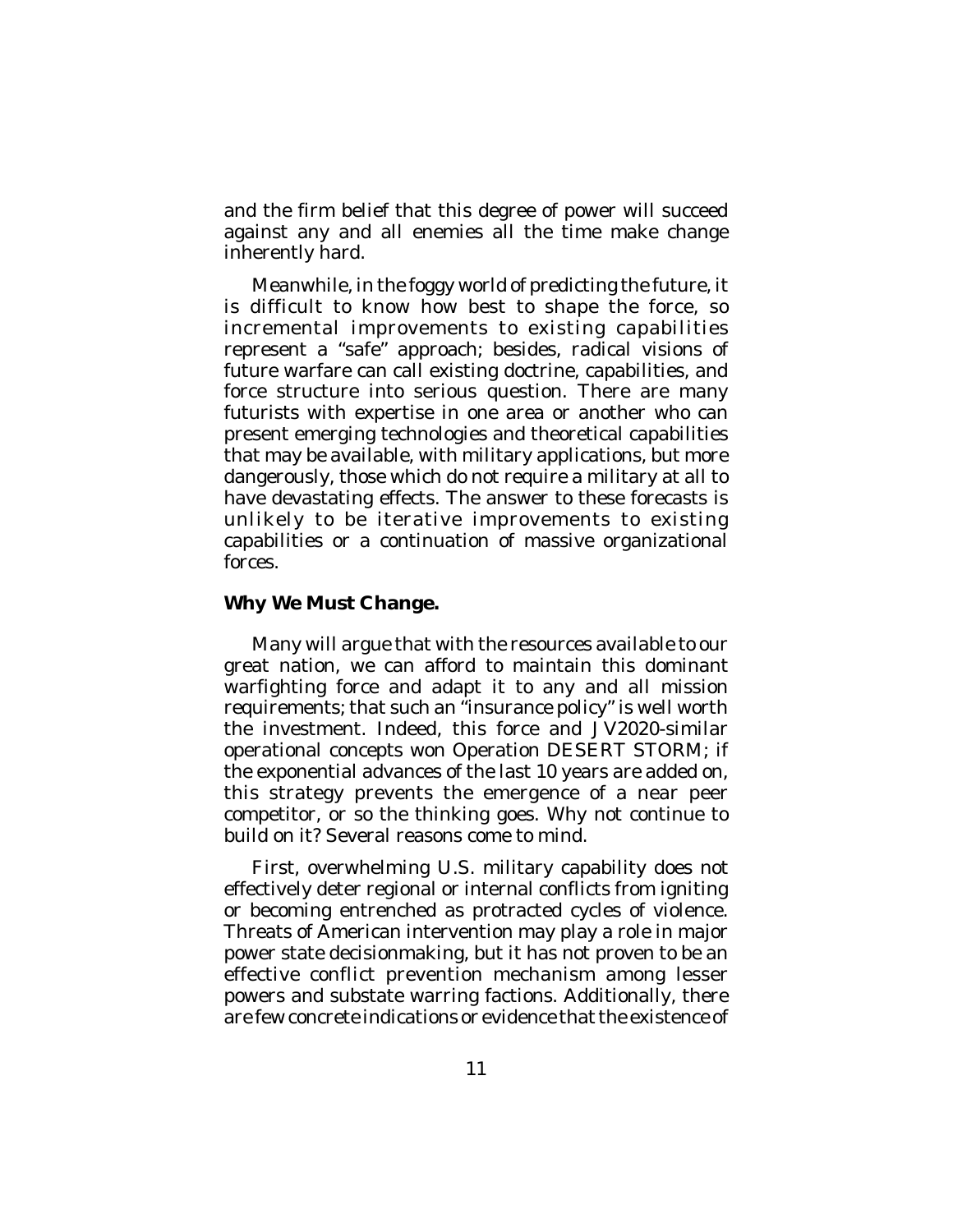a powerful U.S. military can deter nonstate actors from pursuing their objectives. Indeed, such a force, globally deployed, offers lucrative targets of opportunity to those dedicated to demonstrating American weakness (Khobar Towers and the U.S.S. *Cole*, for example) or circumventing military operations through asymmetric approaches.

Second, there is no adequate capability within the *JV2020* force construct to achieve full victory or *win* against the kind of conflicts that characterize today's global security environment. Civil wars, insurgencies, cross-border incursions where the United States is not a target, or there is no identified "enemy" force, are especially problematic. U.S. forces operating under *JV2020* can control events, situations, and terrain, but only by exerting constant pressure and perpetual presence. These types of conflict inherently place self-imposed restrictions on the implementation of *JV2020* in that the threshold of these conflicts usually falls below requirements for "overwhelming force."

Third, *JV2020* continues to apply the same long-standing assumptions that remained valid throughout the Cold War—we can get there from here, in the time planners have scheduled, with the appropriate tools and forces, and that we will be able to fight as designed upon arrival. With no direct operational or enabling concepts dedicated to overcoming the potential for asymmetric approaches in *JV2020*, U.S. forces are left to defend, adapt, or develop operational concepts in an ad hoc manner—because asymmetric approaches still lack formal legitimacy under *JV2020*. Because of their close association to "warfare on the cheap," or "warfare without rules," or just plain free-for-alls, asymmetric dynamics also tend to rate a lower priority in terms of devising effective response mechanisms. There is no institutionalized strategy or effective operational doctrine embedded within *JV2020* to cope with these dynamics other than defensively—which historically is not the way America fights and wins its wars.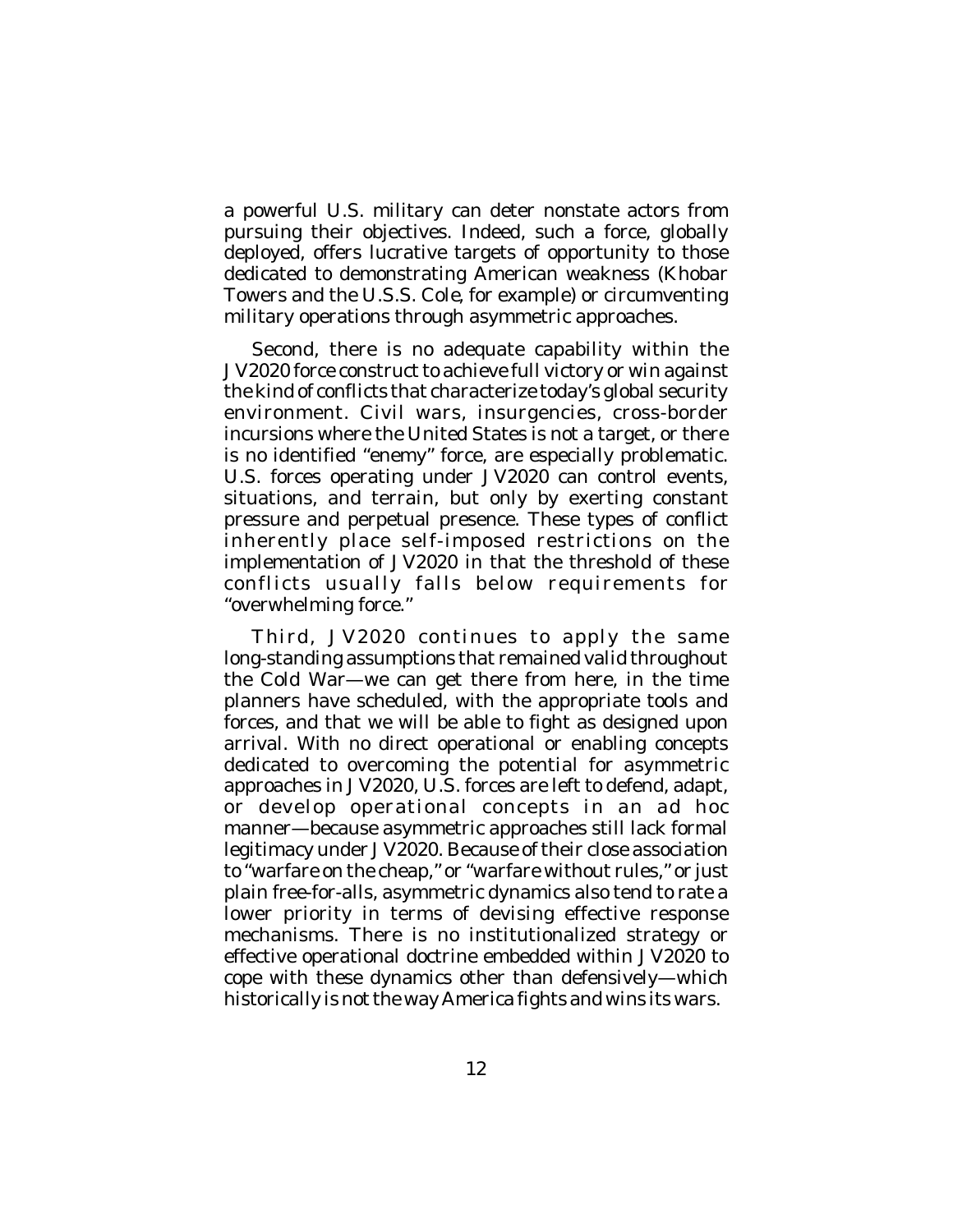Fourth, allies cannot or have made conscious decisions not to keep pace with the advances in lethality, precision, C4ISR, etc., based on current or projected defense spending. There are few indications our allies are in a position or are willing to expend the resources necessary to become full partners under the doctrine of overwhelming force as we have defined it in *JV2020*. This poses unique challenges in a strategic environment where stated policy is one that dictates we will act unilaterally if necessary, but will always prefer to operate in concert with our allied partners. Alternatively, allies may look more to building their own capabilities with their own vision and purpose, which may in the end create more problems than they solve in terms of interoperability and C4ISR in the event of real war. Allies may also lead the way in terms of developing operational concepts to manage lower threshold conflicts for which U.S. forces and operational concepts may not be able to "pull back on the throttle" enough to integrate effectively.

Finally, the dominant force we have built very likely may be driving military developments by potential adversaries in response to their perception that they may be targets of the "Shape, Prepare, and Respond" or whatever strategic construct the new administration develops. In other words, the forces and capabilities envisioned in *JV2020* and on the drawing board today may be driving not only conventional military developments by potential adversaries, they likely are also making asymmetric approaches more and more attractive. This "perception-reaction" to U.S. military vision is not an argument to "dumb down" U.S. forces in an effort to "level the playing battlefield." Rather, it is an effort to show the need for a more inclusive *JV2020* strategy that incorporates asymmetric dynamics as equally significant factors for consideration by decisionmakers, force planners, strategists, and operators.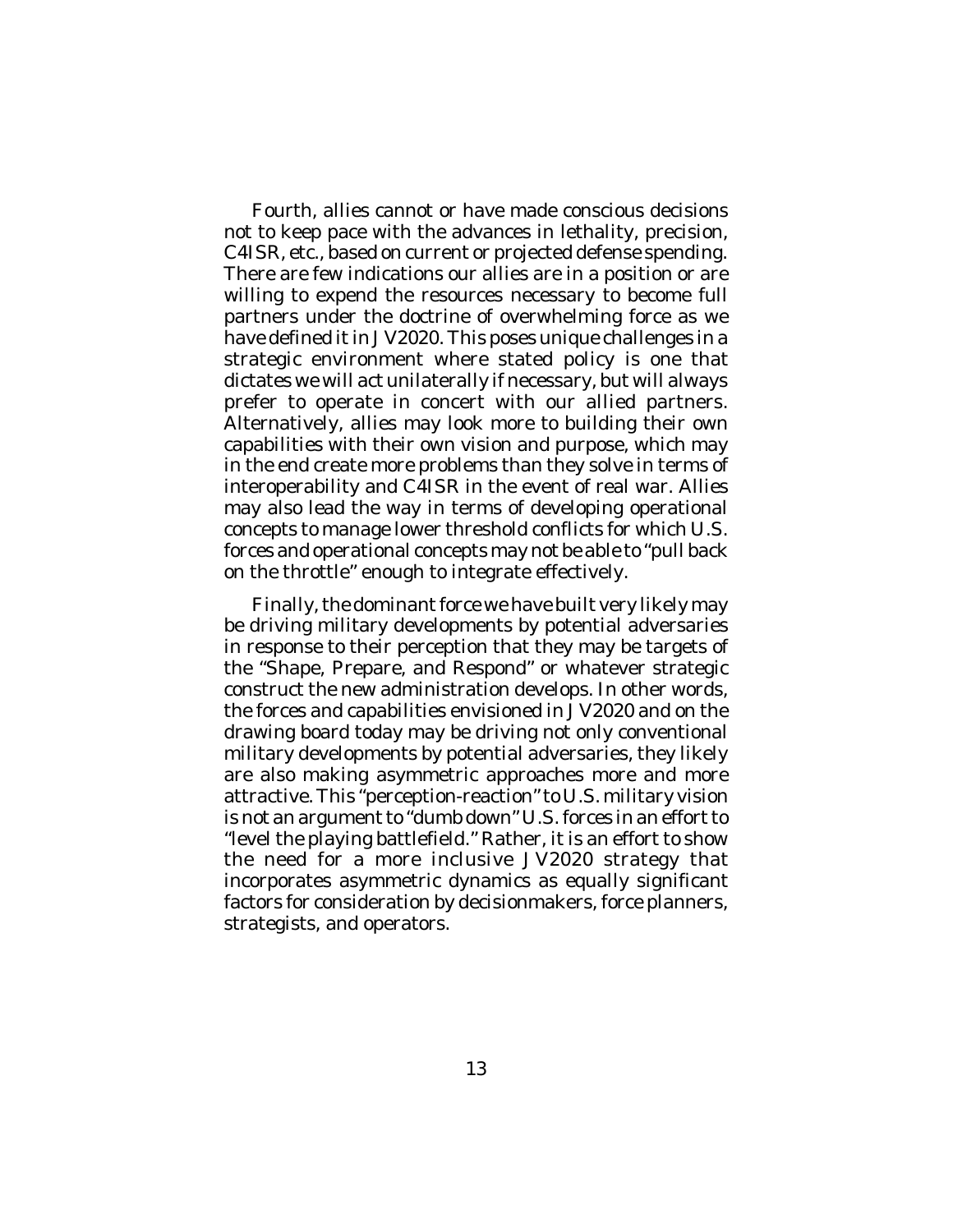## **Can We Adjust** *JV2020***?**

How can we take today's conventional force, retain its capabilities of overwhelming power, make it more suitable for existing challenges and complex environments, and at the same time prepare it for future warfare? Within budget constraints? Without undue risk? How can we define and achieve victory in a way that is understandable without a traditional battlefield environment? If the quality of the conflict does not warrant full investment in "overwhelming" force, then how do we posture the force with adequate operational methods that ensure victory when victory is measured more as defeat avoidance and tactical objectives met? In essence, how can we apply the same offensive spirit we have brought to the warfighting concepts in *JV2020* to the complexities of asymmetry to produce a future vision that does more than acknowledge the problem?

Current understanding and classification of asymmetric threats tends to look at the capabilities and actions themselves, and not the nature of the problem. We have no institutionalized offensive strategy to deal with asymmetry. Existing focus on most dangerous threats—real, perceived, potential, or theoretical—produces a fundamental challenge to operational forces and intelligence tasked with dealing on a daily basis with less dangerous, more likely frustrating challenges. Somehow, this complex global security environment must be reconciled with existing *JV2020* concepts in order to transition the military to take its place as the premier force of decision. Leap-ahead concepts must take into account more than just technology, precision, and firepower. Rather, leap-ahead capabilities must span the operational continuum and include the entire "asymmetric spectrum."

*JV2020* emphasizes the need for new doctrine, organizations, training, and education of leaders and people "to take advantage of technology." 7 Yet the complexity of asymmetry demands more than just adaptation of highly advanced technology into existing methods. It requires a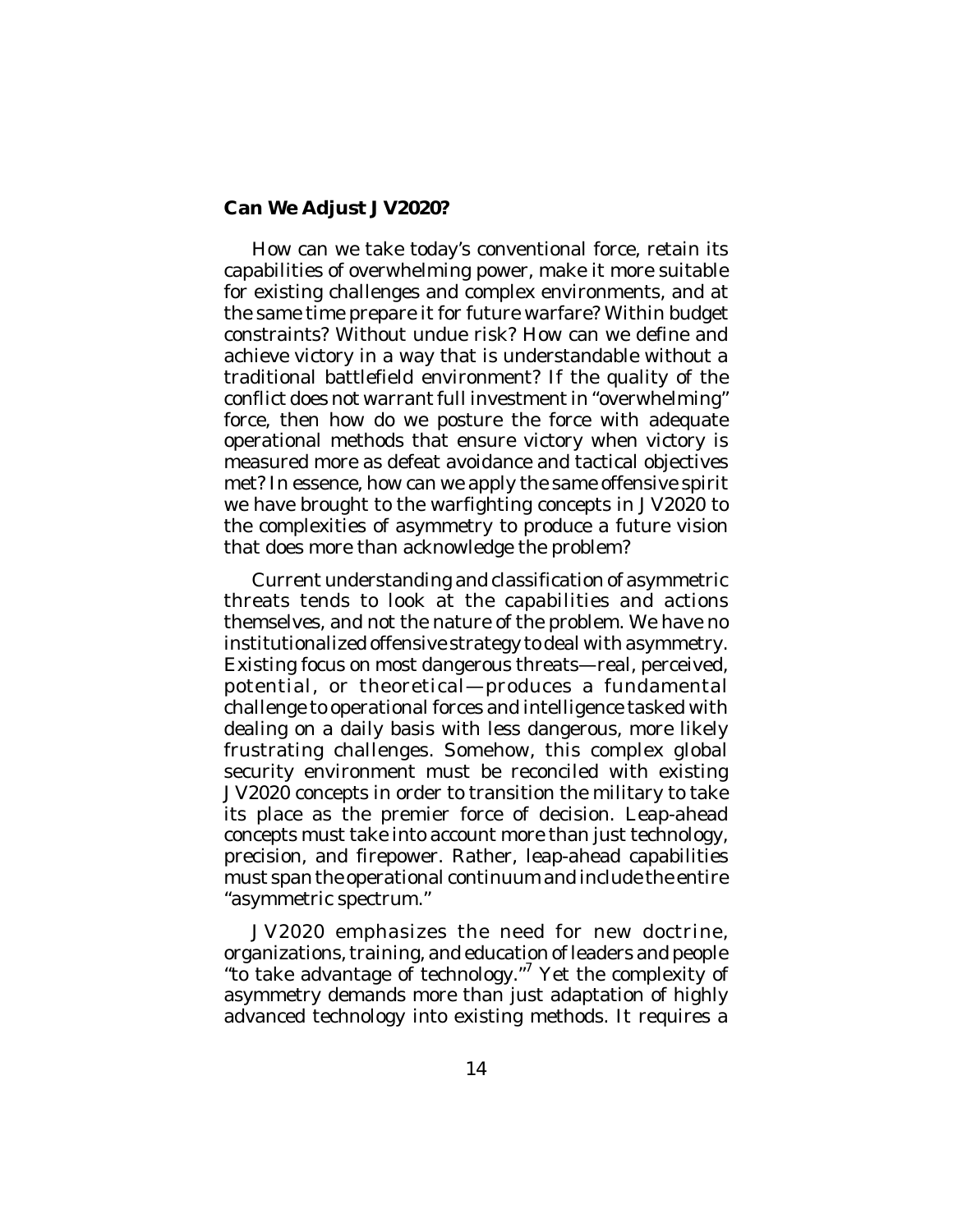new, more inclusive set of planning processes and procedures, innovative doctrine, and TTP that promotes adaptive command, and demands intelligence that incorporates all aspects of potential operational environments and outside elements that can influence events. A transformed *JV2020* force will require new ways of thinking about and innovative methods of executing a broad range of missions. This co-evolution-to-transformation must be achieved with a realistic sense of risk and a clear eye on threats and opportunities. Balancing the ability between threat response and proactive influence to shape the future global security environment must underlie the building blocks of *JV2020*. In this way, we can transform from a Cold War-based force-on-force construct to a future force capable of accomplishing national military objectives, to apply the right tools against a broad spectrum of complex, context-dependent situations to achieve real victory in the global security environment of 2020.

# **THE NEED FOR AN INCLUSIVE VISION**

Sacred cows make the best hamburger.

General John Sheehan former USACOM Commander in Chief

Asymmetry cannot be treated as a "lesser included case." U.S. forces can—and must—embrace asymmetry as a challenge for which there are effective solutions. These solutions may not look quite like the American Way of War as we have known it, but effective ways and means of including asymmetry as an integral aspect of the joint vision can be developed. Operational concepts must accommodate the management of change to allow transition, or coevolution, from existing ways of doing business to institutionalize the multidimensional challenges of asymmetry. The objective result will be a transformed military "means" to address new "ways" of conflict to achieve "ends" in the 21st century.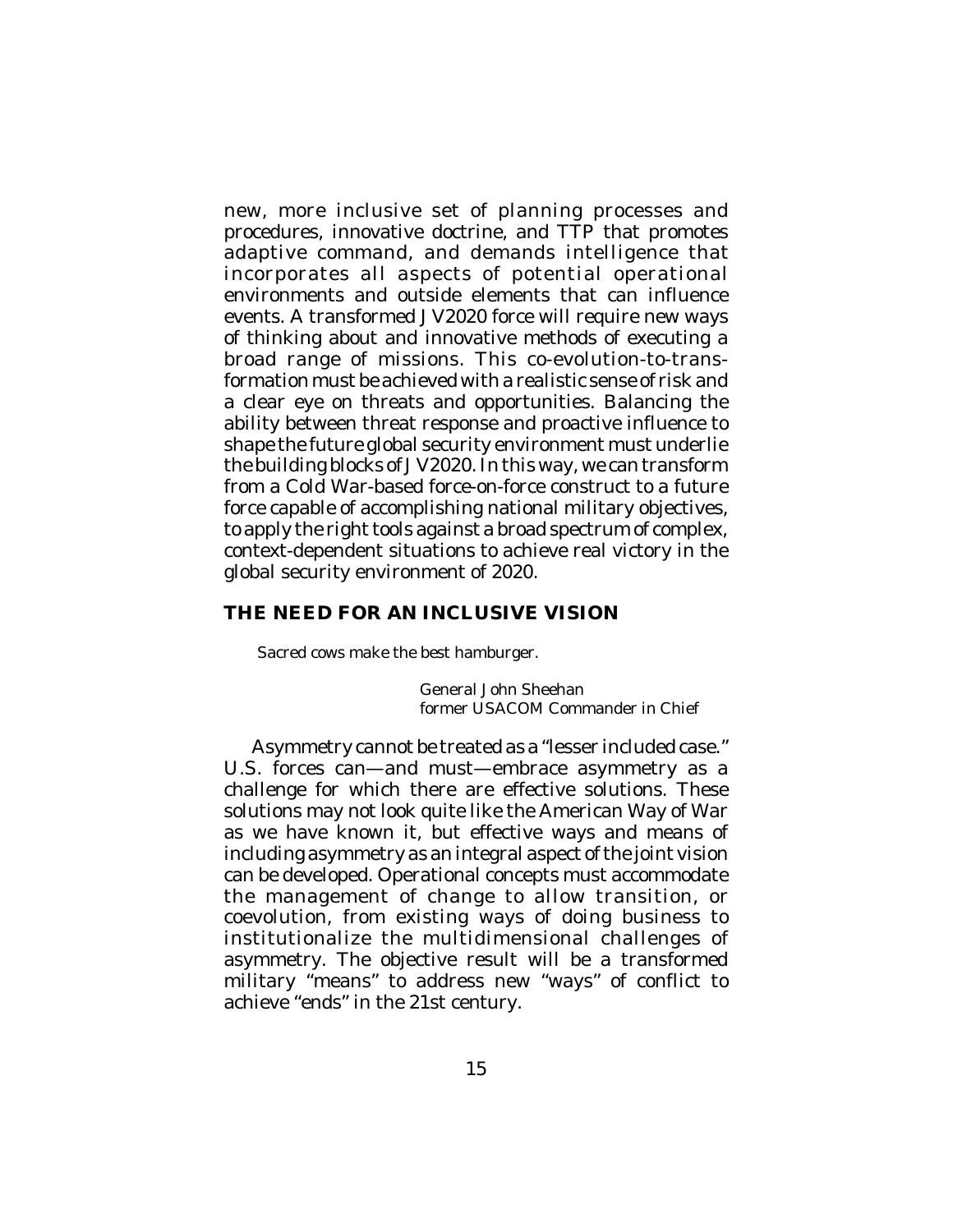Existing paradigms and methods will not adequately defeat or neutralize asymmetry. No matter how intractable "known" state enemy asymmetries are, they are the easiest to deal with—they are extensions of historical conflicts. Current planning and thinking facilitates understanding and development of effective counters. More challenging are the "unknowns": existing or emerging conflict environments or nonstate opponents and the potential asymmetric approaches they can employ. We must bridge the gap between the known and unknown by preparing our people and transforming our methods.

Broadening the operational and enabling concepts that form the baseline for *JV2020* to incorporate and institutionalize asymmetric dynamics through enhancements to these concepts will pave the way toward a more comprehensive vision that does more than acknowledge the changing global security environment. It will provide an outline for developing foundational tools needed by decisionmakers, joint planners, and operators to explore all the dynamics of conflict, legitimize and integrate the implications of asymmetric challenges, and develop effective solutions.

#### **The New Model—Preparing the Force to Master the Asymmetric Domain.**

Essentially, the U.S. military must master the asymmetric domain. Currently, *JV2020* seeks success by achieving full spectrum dominance and relying on four primary operational concepts—dominant maneuver, focused logistics, precision engagement, and full dimension protection, all enabled by information superiority and interoperability. Proposed guidelines that will be useful for military forces coming face-to-face with asymmetric dynamics are offered below. The proposal enhances existing concepts to emphasize the areas that will be critical to focus on in dealing effectively with asymmetry. These enhancements involve changes to planning, training and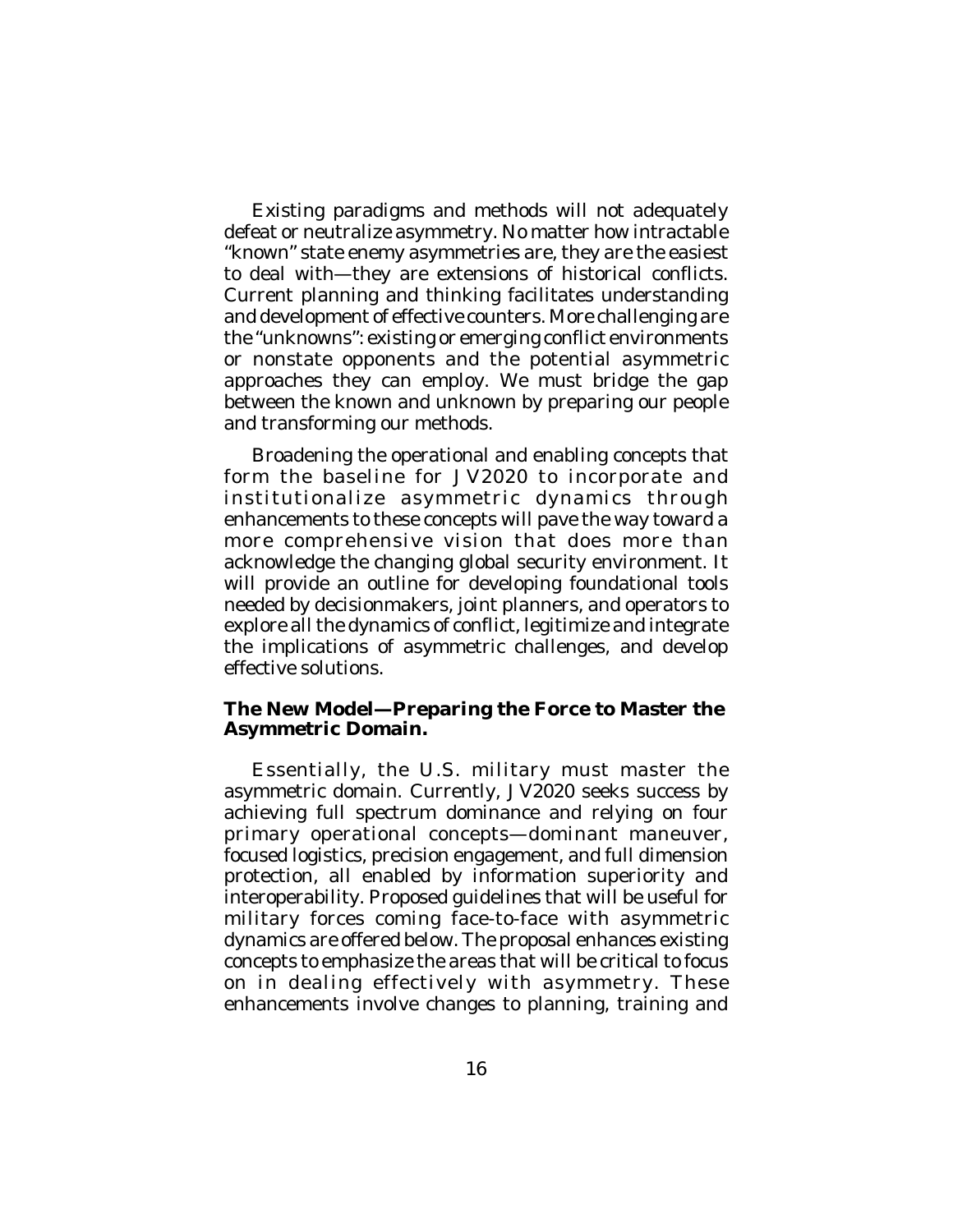education, and operational and campaign strategies through focused mitigation and balanced response.

*Planning*. The goal of *JV2020*, "full spectrum dominance," places it squarely within the offensive sphere of a strategy of annihilation—the defeat or neutralization of an enemy's military power. Current planning constructs, as the baseline for the military decisionmaking process, provide the vehicle that defines the military ways and means to achieve this goal. The military generally uses either the deliberate planning process or the crisis action planning process as a means to assess long- or short-term threats; explore, synchronize, and analyze various courses of action; identify required forces and actions; and as a coordination mechanism for the organizations involved. These processes use various forms of estimates to lay the groundwork for any planning that follows. Different organizations excel at different planning processes, depending on their mission focus. For example, joint theater special operations forces (European Command's [EUCOM] Special Operations Command [SOCEUR] comes to mind) are adept at the crisis action planning process. Large theater forces like the U.S. Forces in Korea (USFK) have institutionalized war planning to a science.

Offensive, conventional military campaigns crafted with an exclusive reliance on defensive TTP to address asymmetry will be inadequate to ensure future victory—in any form. For operations where deliberate, opportunistic, or inadvertent asymmetry may arise (essentially all operations), planning constructs need to be broader in scope and provide a deeper insight into adversaries. Planning must not rely on historically valid assumptions and must be more contextual in nature. Additionally, asymmetric threats may arise as a direct result of U.S. actions or perceptions of U.S. intent, so all planning must wargame how employment of forces using *JV2020* operational concepts will affect the contextual situation on the ground. Simply being there creates the opportunity for asymmetric approaches to be used against U.S. forces.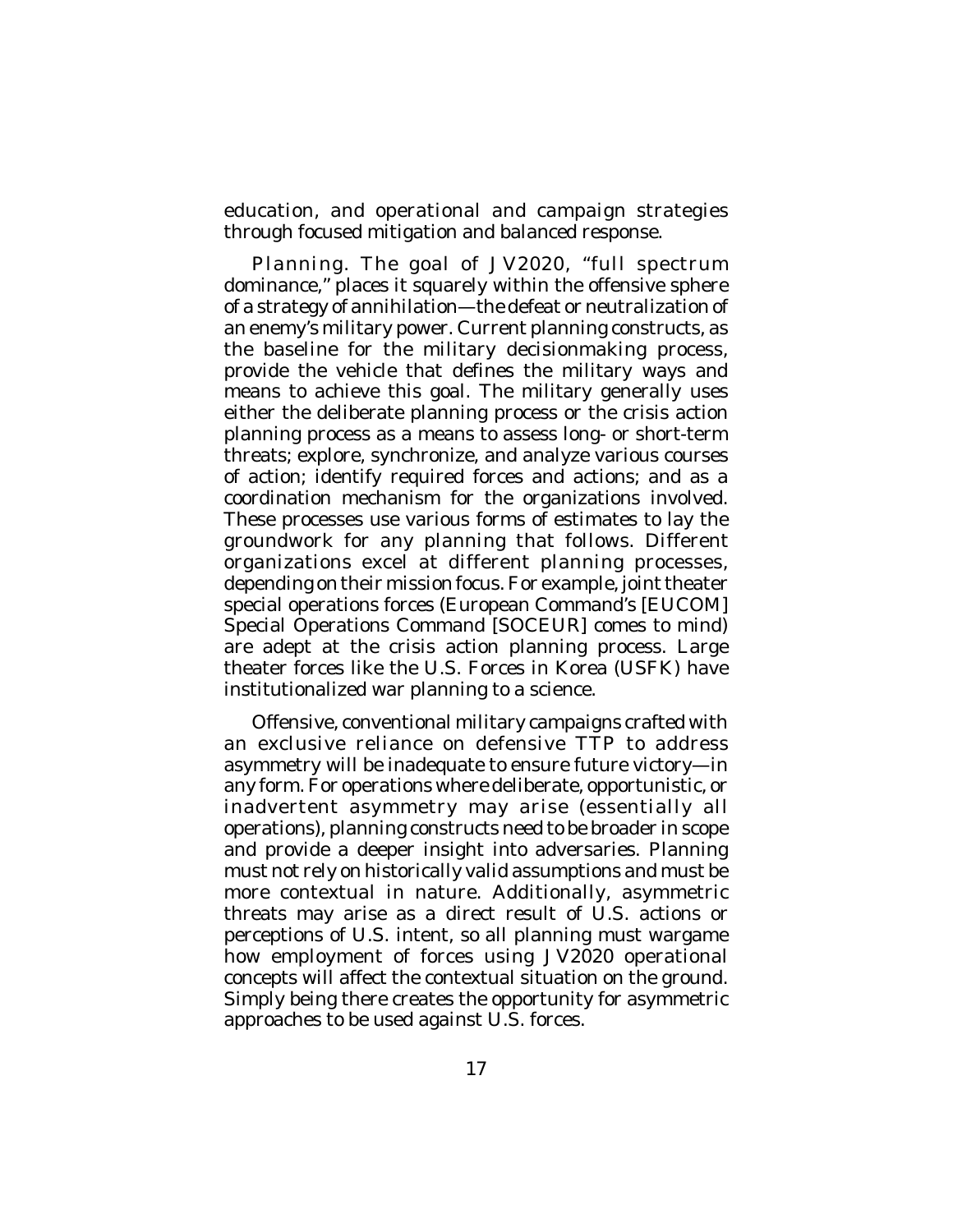It will no longer be enough to focus on "enemy" forces, their composition, disposition, weapons' characteristics, and targets alone. Estimate formats should be broadened to incorporate the contextual terrain; essentially, full spectrum analysis must be applied to all potential planning scenarios. Out-of-theater influencing factors, individual and group dynamics, civilian attitudes, perceptions, and the actions that arise from them, are examples of how estimative processes must be "stretched." Logistics and transportation estimates as well must provide in-depth analysis of alternative approaches to mission accomplishment in light of potential anti-access strategies.

Additionally, it is not just the enemy's main military effort any more; planners must orient on the totality of efforts by all players within a given operational environment. Operational plans must focus directly on existing concepts of "essential tasks"; they must clearly state their critical path to success so that other supporting elements can focus their efforts to ensure objectives are achieved. With the proliferation of asymmetric possibilities, and since every counteraction invites innovation, it is unlikely that every eventuality can be planned for or defeated. Therefore, it will be critical to clearly identify the U.S. main effort, what parts of the operation must be protected, and where risk will be assumed.

Finally, operational planning constructs must reach out more and more effectively to include other contributing players. Allies, coalition partners, other agencies, humanitarian organizations, and private sector elements all offer varying capabilities in terms of preventing or mitigating (or causing!) asymmetric approaches in support of—or to the detriment of—military forces and their pursuit of military objectives. Planning must, as a matter of course, incorporate consideration of these elements and the role they play and how they will, or will not, affect operations.

Practically speaking, adapting planning processes in a way that truly masters the asymmetric domain will require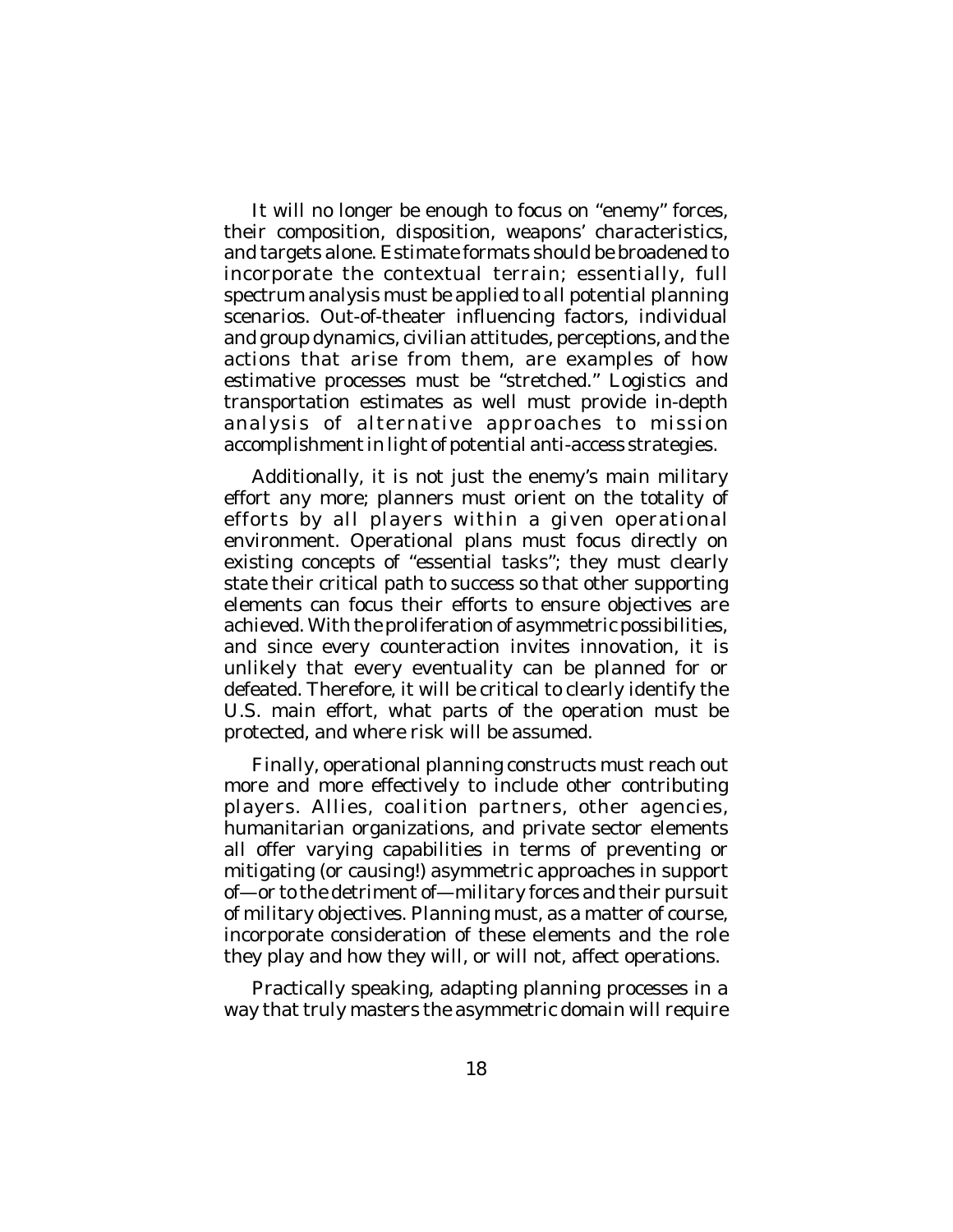an investment in time, effort, and resources at the national, joint, and service levels. Leadership must challenge the brain trust of the military to broaden how planners assess and prepare responses to operational environments across the spectrum—in effect, to adapt to new ways of looking at conflict, its root causes, and determine what courses of action will be effective, initially and over time. Effective, broad-based—whole context—planning processes, institutionalized at all levels, will produce the kind of innovative answers needed to achieve "victory" against asymmetry.

## **Training and Education.**

In the movie, *The Patriot*, the British General Cornwallis and his troops are confounded by the operational methods employed by the South Carolina irregular militia. The inability of British forces and leadership to anticipate, prepare for, and respond to the asymmetric approaches employed by the militia resulted from their expectation—grounded in their training and experience—of how warfare was *supposed* to be conducted. The beauty of the militia's approach was that it was so unexpected, so unnatural, "so ungentlemanly," and so *unfair*. It is ironic that U.S. forces may find themselves in the role of the British today when facing asymmetry—hamstrung by the unexpected, the unnatural, and the unfair, from a host of actors who have no intention of being gentlemen.

Preparing U.S. forces to operate in a world where asymmetry appears to be the only logical option for adversaries will require some significant and innovative adaptations to training and education methods. Essentially, the likely use of asymmetric approaches by adversaries requires a U.S. force trained to face a multiplicity of asymmetric strategies and Fabian tactics, from a host of players in a vast array of complex environments, all intended to foil our ability to deploy and fight as designed. We cannot rely on training to face a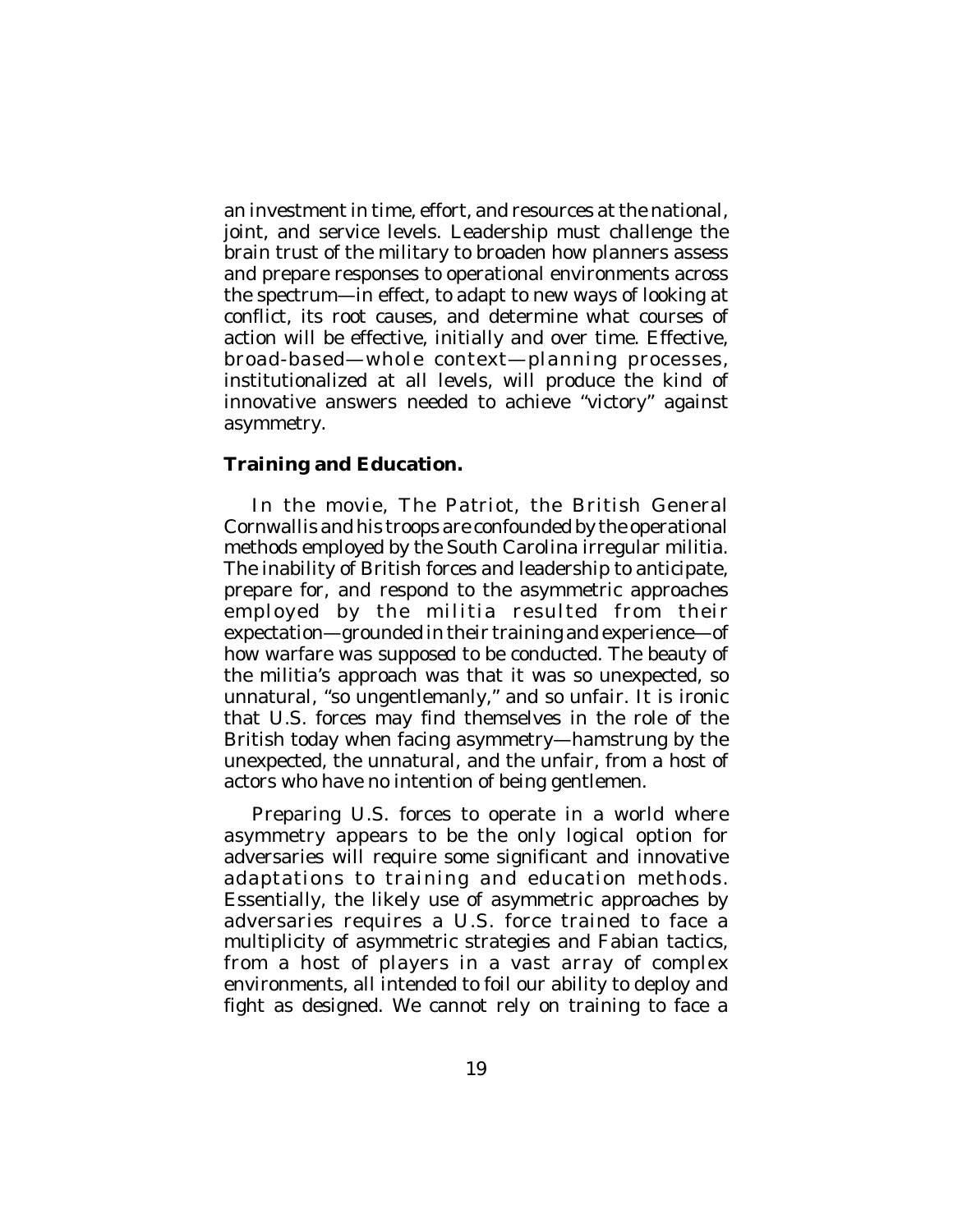like-minded enemy military force as a successful approach for military preparation against asymmetry because the world of conflict is no longer a simple blue versus red equation, but increasingly a blue versus red versus green versus orange mélange. The challenge of training and educating a force for asymmetry will be an imposing one for the military training system that has perfected the preparation of forces for war for over 50 years.

Successfully preparing U.S. forces will mean allowing asymmetry to be a valid, legitimate partner in training, education, exercises, and experimentation. Training and education must begin to incorporate asymmetry as a fact of life; one which requires military personnel to adapt the way they learn and think about the complex operational environments they face and the potential for asymmetry to be a dominant challenge. We must institute a building block approach to training and education that over time builds forces with the knowledge and wisdom to operate against asymmetry. Educating U.S. forces to embrace and cope with uncertainty will be a key component to developing adaptive leaders who can effectively manage the demands of future operational environments.

The force must become adept at internalizing what are now considered different ways of learning about and coping with future conflict, but which, over time, will become second nature. Similar to the way planners now use the crisis action planning process as a guideline to prepare for an operation, their training and education allow them to adapt this process to emerging situations. They know which steps must be taken and which can be bypassed, based on experience and insight but within established parameters of recognized military mission areas. In the same way, forces trained throughout their careers to assess and plan for potential operational environments—incorporating asymmetric dynamics as a matter of course—will facilitate adaptive courses of action most suitable to achieving success.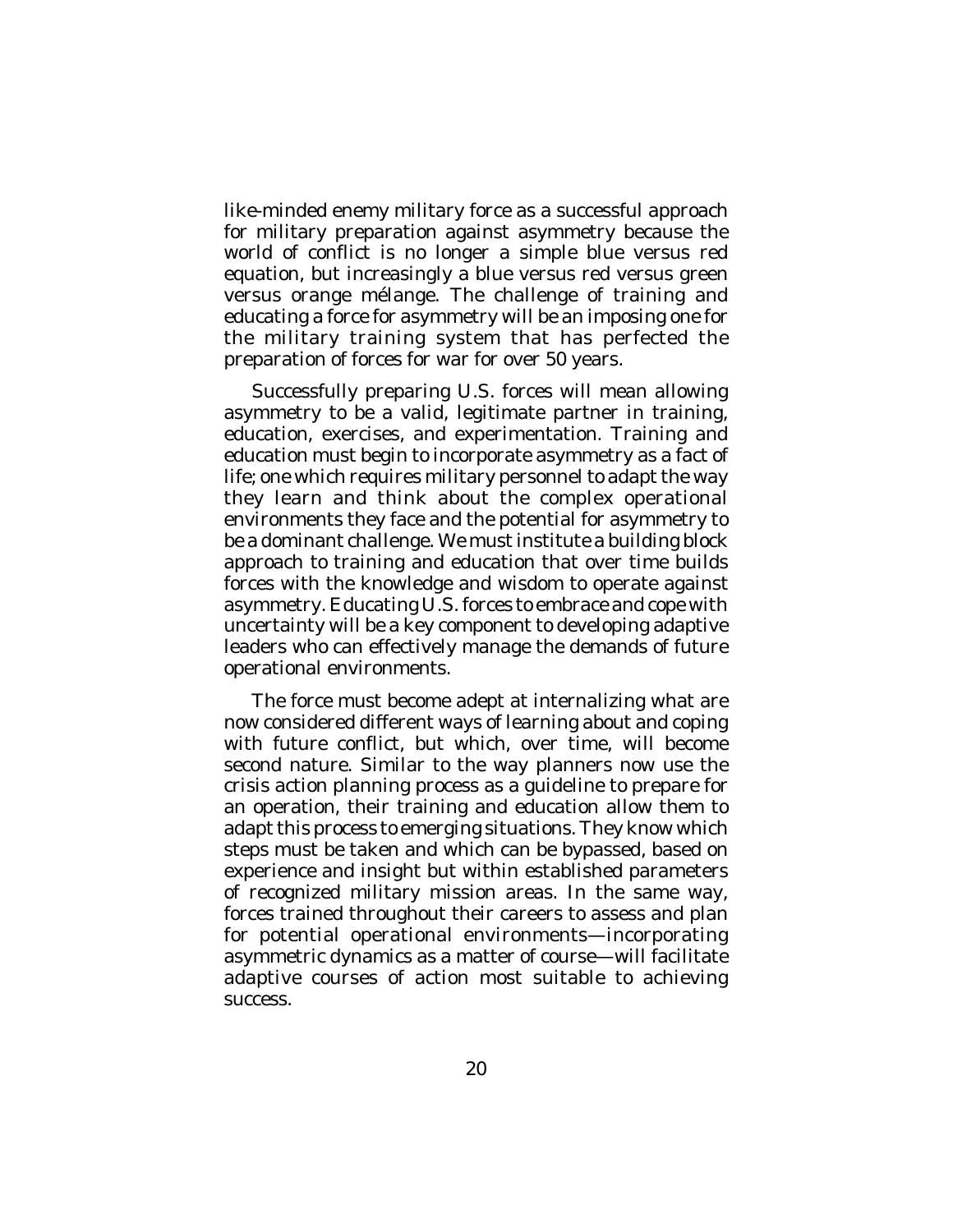Exercises must allow asymmetric "red teams" to bring the full force of their potential to bear. Initially, this is bound to stop some exercises in their tracks; an asymmetric approach could present a "warstopper" event that stymies U.S. forces and prevents them from achieving other training objectives. Over time, however, as exercise participants are allowed to explore the dynamics of asymmetry involved, a new level of learning will be achieved. Insight into how to anticipate asymmetric approaches, how various actors can bring asymmetry to bear on mission phases, and how the effects of asymmetry can be reduced or mitigated will be gained and provide a true value-added for the training audience.

Experimentation and threat exploration are probably the most valuable vehicles in force preparation for asymmetry. They offer the best opportunity to develop the methods and organizational structures that will defeat asymmetry or render it irrelevant to U.S. operations. Through experimentation and exploration, unconstrained by rigid adherence to existing doctrine and operational concepts, potential offensive strategies or pro-active response mechanisms to asymmetry can emerge.

#### **Operational Campaigns and Strategies—Focused Mitigation and Balanced Response.**

In conflict, especially the type below the threshold requiring the full use of military power as designed, applying massive firepower clearly has the power to stun, to freeze, to intimidate, and to punish, but it also may serve as a lightning rod for asymmetric approaches and strategies. Proportionality—and perceptions of what constitutes it—does count. In a global security environment that does not universally view the United States as a benign superpower, the use of overwhelming power can have cascading effects or unintended consequences. U.S. forces must be prepared to anticipate the potential for asymmetric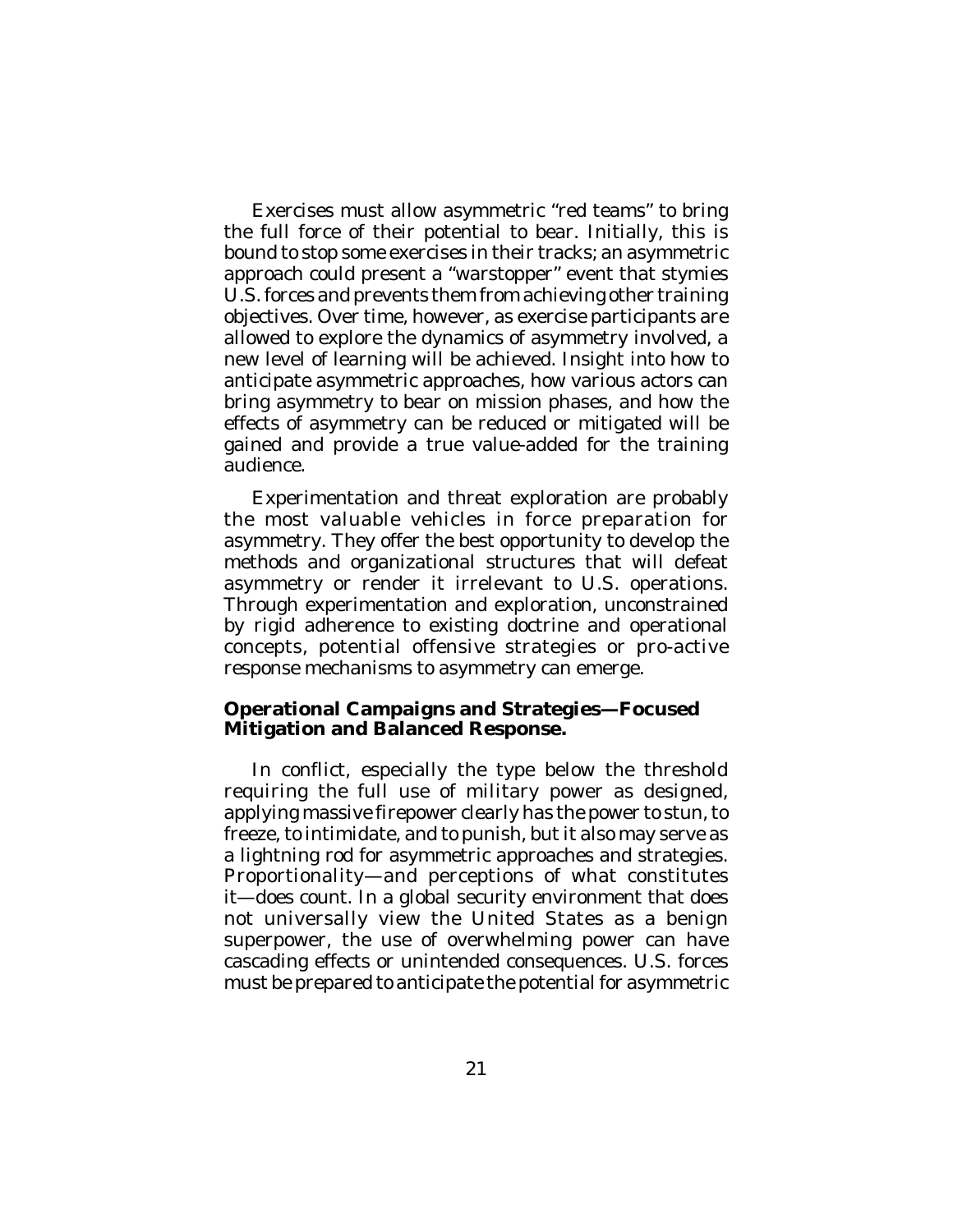consequences of their operations in an operational environment as well as on a global audience.

Understanding how opponents view U.S. military capabilities, the impact of being on the receiving end of U.S. firepower, the long-term effects of U.S. force presence in an operational environment and how those factors affect achieving end state, all play a role in developing effective broad operational campaigns and strategies. The concepts of focused mitigation and balanced response are intended to ensure military decisionmakers and planners take into account the immediate, mid-term, and long-term effects of full spectrum dominance in asymmetric terms. For example, the use of massive speed, lethality, and precision against a much weaker opponent likely will achieve specific military objectives. But it also may "justify" the use of dangerous asymmetric approaches by weaker opponents: chemical or biological weapons, terrorism, or suicide missions intended to inflict massive casualties. It may invite opponents globally to commit to carrying out an asymmetric event as a way of opposing U.S. policy or to show support for the target of our operations.

Applying appropriate tool-to-task, proportional concepts for each phase of an operation and determining appropriate priority of effort will be critical. These concepts will require maximum conceptual and organizational adaptability if U.S. military forces are to ensure their ability to rapidly counter emerging asymmetric approaches and speed the process by which an asymmetric approach becomes insignificant, ineffective, or halted altogether.

Focused mitigation and balanced response concepts also require U.S. courses of action at all levels that mitigate or prevent disproportionate or negatively cascading effects. They require an evaluation of how—real or perceived disproportionate application of U.S. conventional power can have negative ramifications that may prolong U.S. involvement and prompt asymmetric response. If dominant maneuver and precision engagement are successful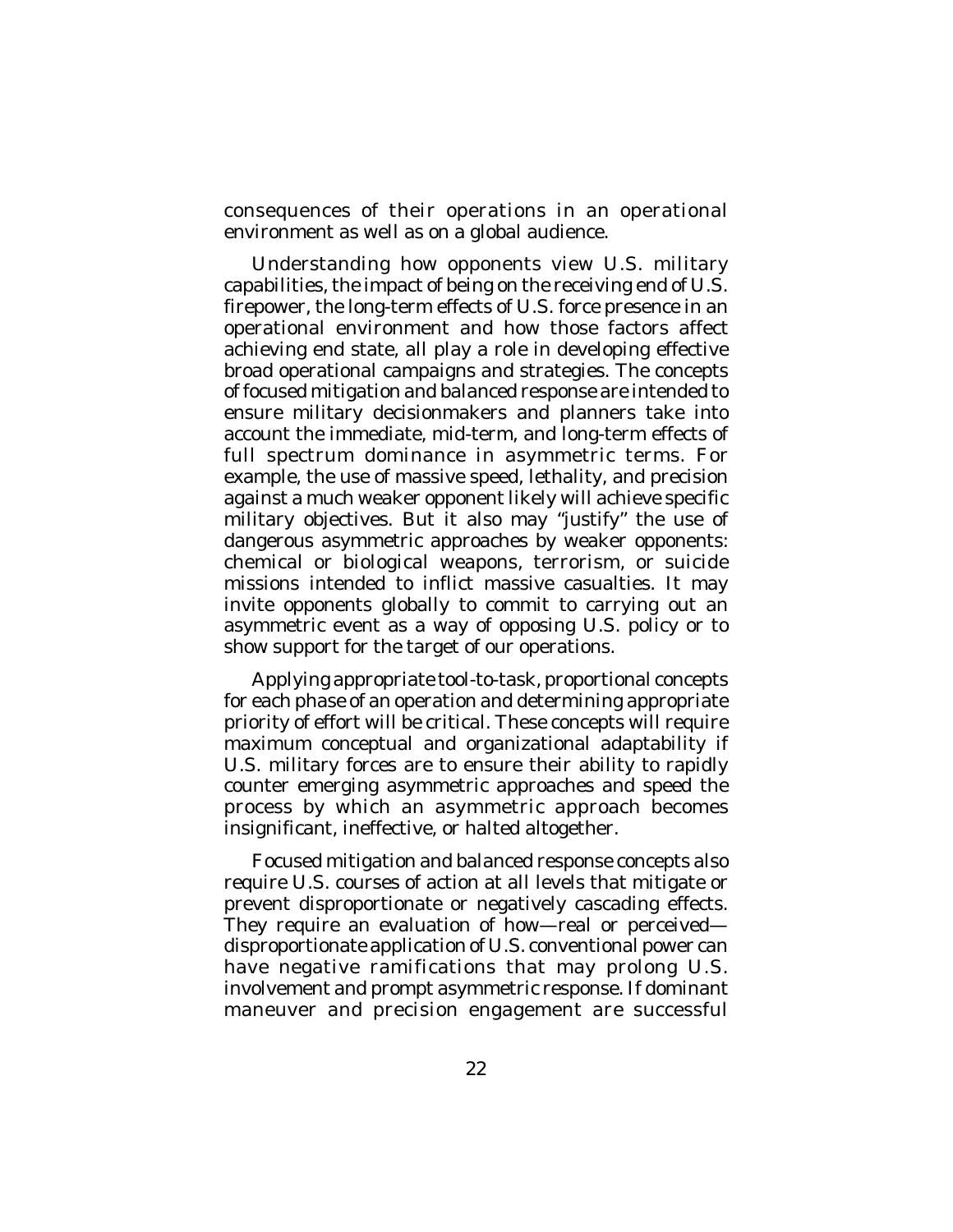concepts that win wars, the potential use of asymmetric strategies in response to U.S. actions requires operational concepts and thinking that go beyond immediate battlefield concerns to consideration of ramifications during course of action development. The potential for asymmetric response to U.S. actions must then be assessed for the area of operations, the theater as a whole, transit points, and the homeland. Operations must, as a minimum, attempt to ensure objectives are achieved without triggering an asymmetric response—or that U.S. forces have planned and prepared for such an outcome. Precision engagement operations must be applied in a way that includes physical precision (steel on target) and psychological precision (shaping a military operation to influence attitudes, perceptions, and actions). <sup>8</sup> Detailed risk management and risk avoidance assessments against potential asymmetry will be key in preparing for any precision operation. Finally, alternative options may in the end prove more effective upon reflection and analysis. The challenges of the changing quality of conflict may require military forces to develop alternative strategies and capabilities, force structure and design, or innovative applications of military power that today are in short supply but which may be better suited to achieve a desired outcome than full spectrum dominance alone.

#### **Coevolution and Transformation.**

The process of adapting and enhancing the operational concepts of *JV2020* to fully legitimize and incorporate asymmetric dynamics cannot happen overnight. Revising planning processes, building and implementing the necessary training and educational tools, broadening the way the military thinks about and acts on asymmetry, and developing effective operational capabilities to defeat asymmetry will take time. A period of transition will be required. The operational concepts proposed here would overlay and complement the existing concepts found in *JV2020*. The intent of this transition is to build the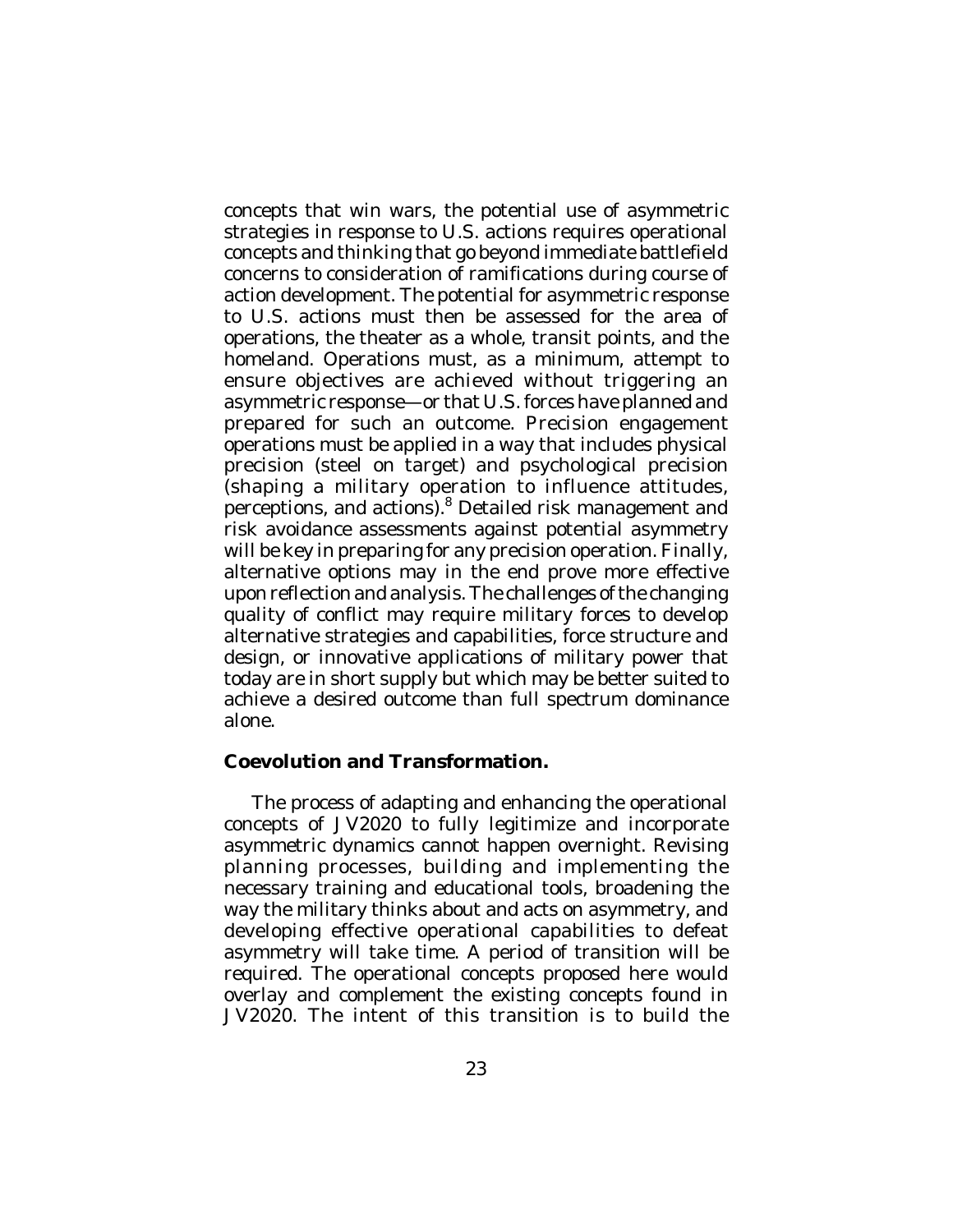processes; refine doctrine, organization, training, materials, leadership, personnel, and facilities; (DOTMLPF) and institutionalize consideration of asymmetric dynamics as a relevant, legitimate concern at all levels among all disciplines.

The end-state transformation would essentially fully integrate the asymmetric domain into the *JV2020* construct. The transformation would result in the problem of asymmetry becoming manageable and with some exceptions, a normal part of military operations today and tomorrow. Transformation would institutionalize understanding of the scope, significance, and impact of the problem set, and provide the necessary tools and processes to support U.S. planning and operational responses to asymmetry. Some asymmetric threats will still fall outside the military's ability to anticipate or will require a unique response outside the normal parameters of strategy, plans, and operational processes. Adapting the concepts proposed in this monograph will, however, increase the military's ability to build pro-active solutions—an offensive strategy—to limit the potentially negative effects and win against the asymmetric problem set.

## **CONCLUSION**

In today's military where dominance theory prevails, and where the services compete fiercely for warfighting missions and capabilities, asymmetry is an orphan. Mastering the asymmetric domain will likely not offer opportunities for overwhelming victory associated with conventional warfare because asymmetry in any form is unlikely to ever threaten the nation's survival. It is often considered a "distracter mission" or is relegated to the purview of specialized units and organizations outside the mainstream of the conventional force. The asymmetric domain remains, however, a challenge worth pursuing because it will affect the whole force; it is this domain that offers adversaries opportunities to demonstrate that the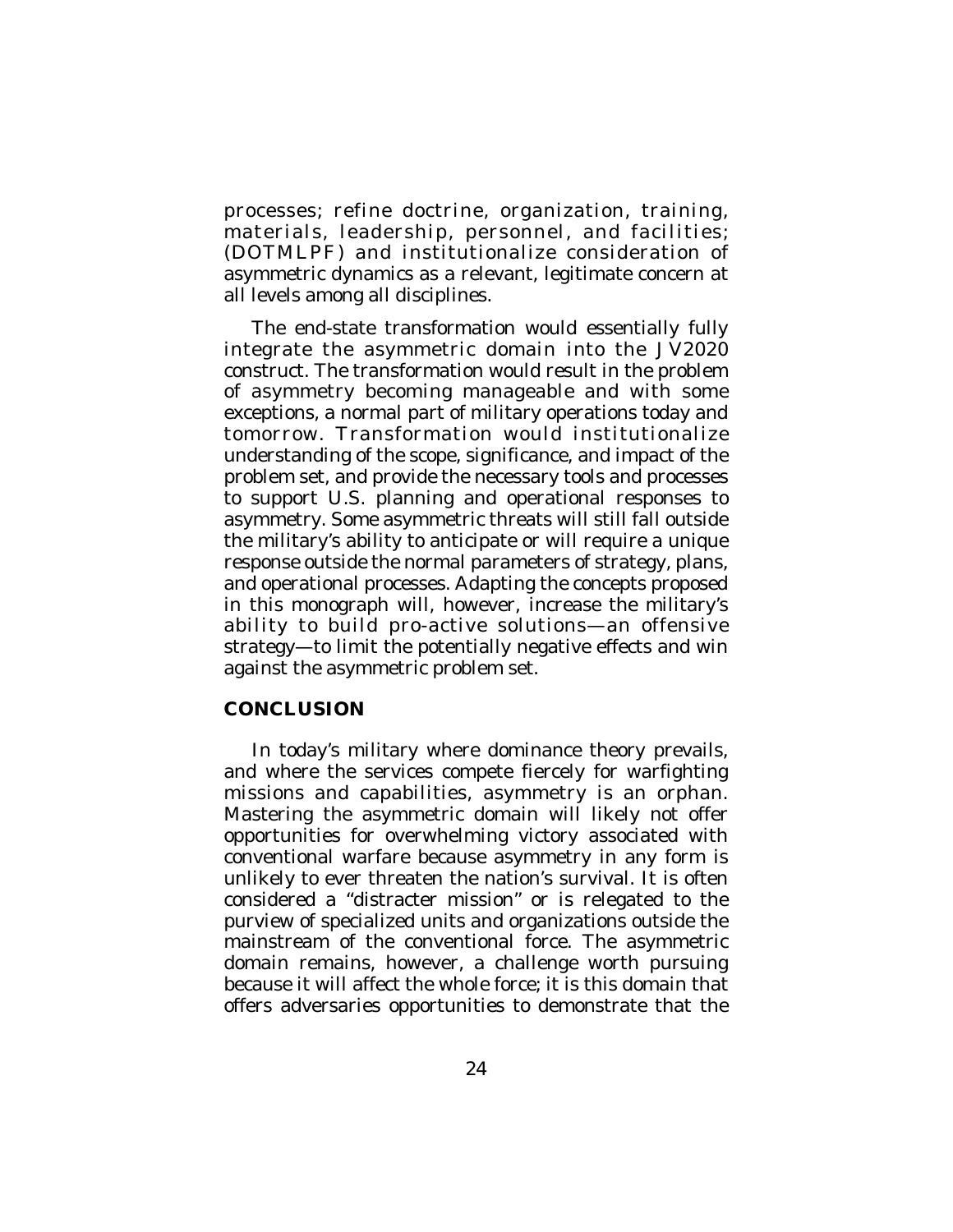U.S. military is not invulnerable; that if it cannot be defeated, then perhaps it can be prevented from fighting and winning.

We must accept that change is hard, and change is not welcome. For every leader who looks forward, there will be a hundred looking back. If the leadership is really determined to "leap ahead" to the future, it cannot do so selectively—it must move the whole force. Skipping a generation of technology and weaponry may be a very smart move. This leap ahead, however, must be matched by a similar jump over the hurdles of the past and the realities of the existing and projected global security environment. It must bring forward strategy, doctrine, training, leadership, and manpower on parallel paths to meet the challenges out there as they are, and not as we would have them be, to fit the traditional American Way of War. We must realign the way U.S. forces think and plan for potential adversaries, and increase understanding of their motives, objectives, and intent. Disregarding asymmetry as an "also ran" to conventional warfare will likely lead to a U.S. military "all dressed up but not invited to the dance." The answers exist; we can master the asymmetric domain, but only if there is a willingness to embrace its complexities, legitimize its existence, and use the brute force brainpower that exists within to adapt our capabilities to the realities of conflict in the 21st century.

# **ENDNOTES**

1. Director for Strategic Plans and Policy, J5; Strategy Division, *Joint Vision 2020*, Washington, DC: U.S. Government Printing Office, June 2000, p. 6.

In the face of such strong (U.S.) capabilities, the appeal of asymmetric approaches and the focus on the development of niche capabilities will increase. By developing and using approaches that avoid U.S. strengths and exploit potential vulnerabilities using significantly different methods of operation, adversaries will attempt to create conditions that effectively delay, deter, or counter the application of U.S.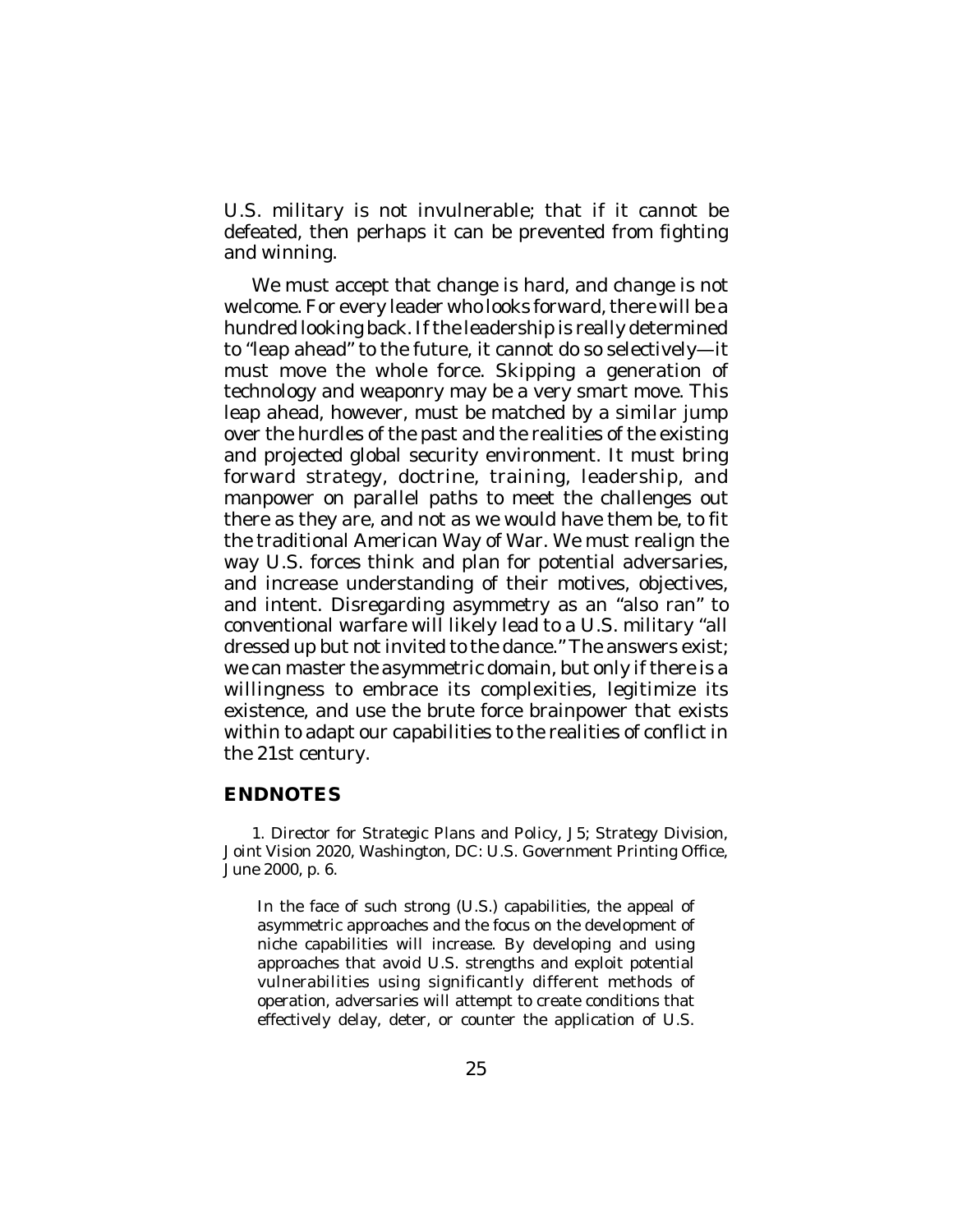military capabilities. The potential of such asymmetric approaches is perhaps the most serious danger the United States faces in the immediate future

2. Steven Metz and Douglas V. Johnson II, *Asymmetry and U.S. Military Strategy: Definition, Background and Strategic Concepts*, Carlisle, PA: Strategic Studies Institute, U.S. Army War College, January 2001. This monograph describes how America's overwhelming power represents "positive asymmetry" which can be used effectively to reduce or negate the effects of adversary's "negative asymmetry."

3. This section and the Appendix are drawn from draft congressional testimony on asymmetric threats to *JV2020*, but its inclusion here does not reflect the endorsement of this monograph by any element of the Department of Defense.

4. The Appendix provides a detailed overview of how specific asymmetric approaches could be employed successfully against the operational and enabling concepts embedded in *JV2020*.

5. G. I. Wilson, F. Bunkers, and J. P. Sullivan, *Anticipating the Nature of the Next Conflict*, p. xxx*.* The authors detail their view of the changing nature of conflict and offer their reasoning for the difficulty in shaping the U.S. military to conduct operations in future conflict environments.

Two central ideas shape what we see as emerging with fourth generation: the nation-state's loss of its monopoly on war and the return to a world of cultures in conflict. Of concern is a fourth generation opponent who might have a non-nation-state base, such as an ideology or religion. Our national security capabilities are designed to operate within a nation-state framework. Outside that framework, they have great difficulties. Wilson, Bunkers, and Sullivan go on to state that the Clausewitzian model of warfare, with its Trinitarian baseline, represents an anomaly in that for most of history war was not as neatly compartmented. War was messy, fought for many reasons, not just "rational" reasons of state. In the view of the authors, future conflict will increasingly be nontrinitarian, and formal Trinitarian militaries "are often ineffective against it."

6. *A Military History and Atlas of the Napoleonic Wars* states "(Czar) Alexander . . . taught by defeat . . . decided to remain on the defensive militarily." When Napoleon invaded Russia, the Czar's plan was to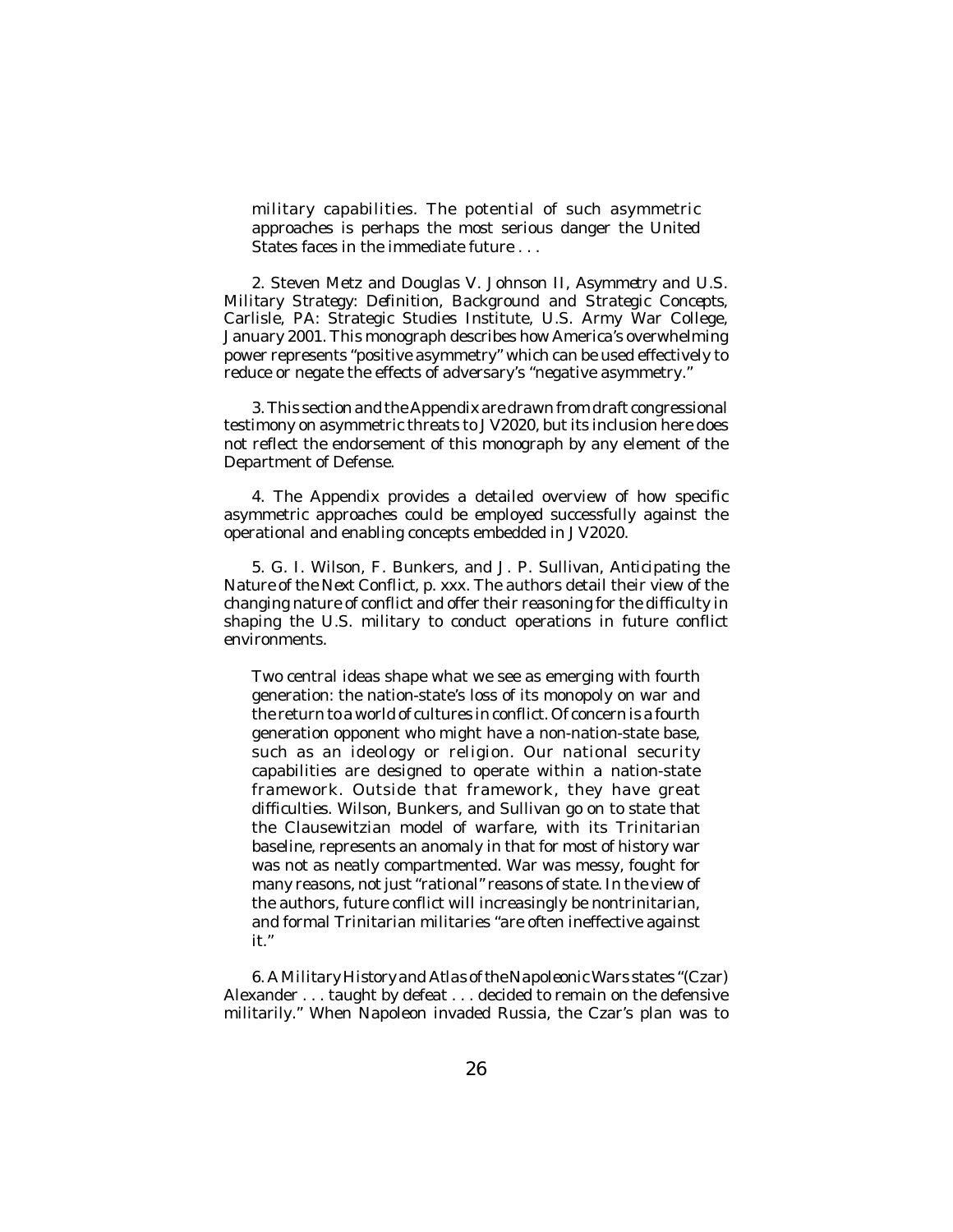withdraw slowly to the fortified camp at Drissa and receive a French attack against entrenched Russian forces while Bagration struck the French right rear. While the plan quickly fell apart, the Russians executed a steady retreat to the vicinity of Smolensk. While the battle of Borodino was magnified by Tolstoy into an apocalyptic struggle, the Russian goal throughout was to preserve the bulk of the fighting force, both on and off this battlefield. Circumstances forced the Czar to stumble onto the only strategy that had proved successful centuries earlier against Hannibal—Fabian tactics. After seizing Moscow, "Napoleon faced the grimmest problem he had yet known. After a campaign unequaled since Ghengis Khan, . . . the very size of Russia (and the presence of Russian forces in the field) left his successes indecisive . . ." By maintaining a force in being and refusing to give Napoleon the knockout blow he so desperately desired, the Russians defeated Napoleon with the help of their strongest ally, winter. The Russians succeeded with this asymmetric strategy because they did not allow Napoleon to fight his forces as they were designed and never offered an opportunity for decisive victory.

7. *JV2020*, p. 3.

8. The distinction between physical and psychological precision is explored in Steven Metz, *Armed Conflict in the 21st Century: The Information Revolution and Post-Modern Warfare*, Carlisle Barracks, PA: Strategic Studies Institute, U.S. Army War College, August 2000, pp. 77-81.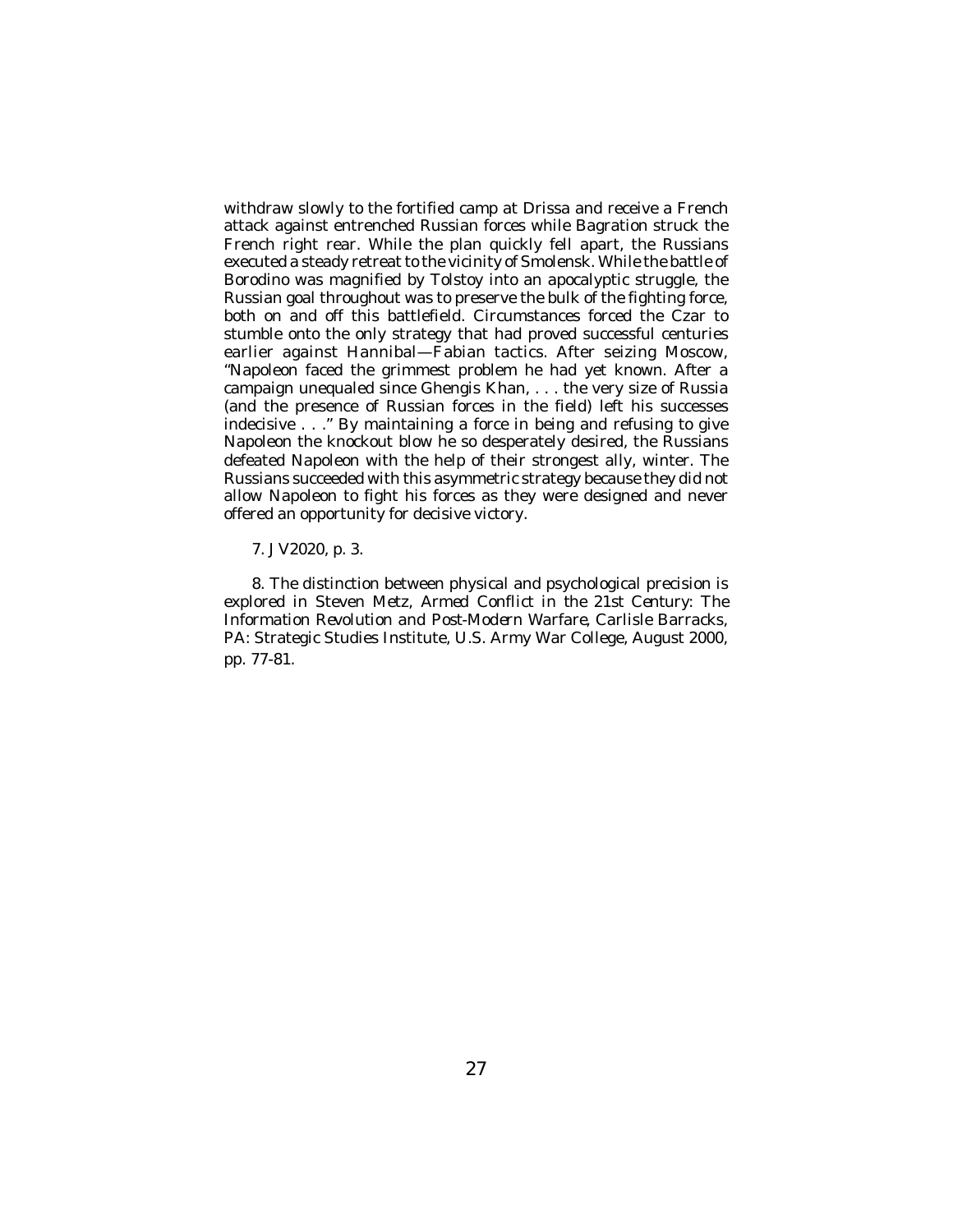# **APPENDIX**

## **ASYMMETRIC APPROACHES AGAINST** *JV2020* **OPERATIONAL AND ENABLING CONCEPTS**

*JV2020* recognizes that U.S. military forces are not likely to become involved or stay engaged without a collective national willingness to commit our forces and stay the course. Adversaries seem to understand this concept also and either have or desire a variety of what can be considered counter-will capabilities. Generally, these would be designed to deter or preclude the United States from choosing the military option or to make the United States disengage short of our military objectives. These capabilities will focus on severing the "continuity of will" between the U.S. national leadership, the military, the people, our allied and coalition partners, and world public opinion. Asymmetry of resolve and asymmetry of objective provide the foundation from which counter-will strategies will prove most effective. If adversaries understand where the U.S. threshold of will exists, they can focus on achieving their objectives with the relatively secure knowledge that the United States will not employ overwhelming force with its inherent risks under less than vital circumstances or will lack the will to "stay the course."

Examples of counter-will capabilities both present and future include information operations that enable an adversary to shape or persuade domestic and foreign public opinion, the use—or threat of—mass casualty weapons, either in theater or against U.S. or allied homelands. Infrastructure attack capabilities focused on threatening U.S. and allied territory and populations and inflicting, causing, or allowing extensive collateral damage as a means to pressure the United States to end hostilities could also be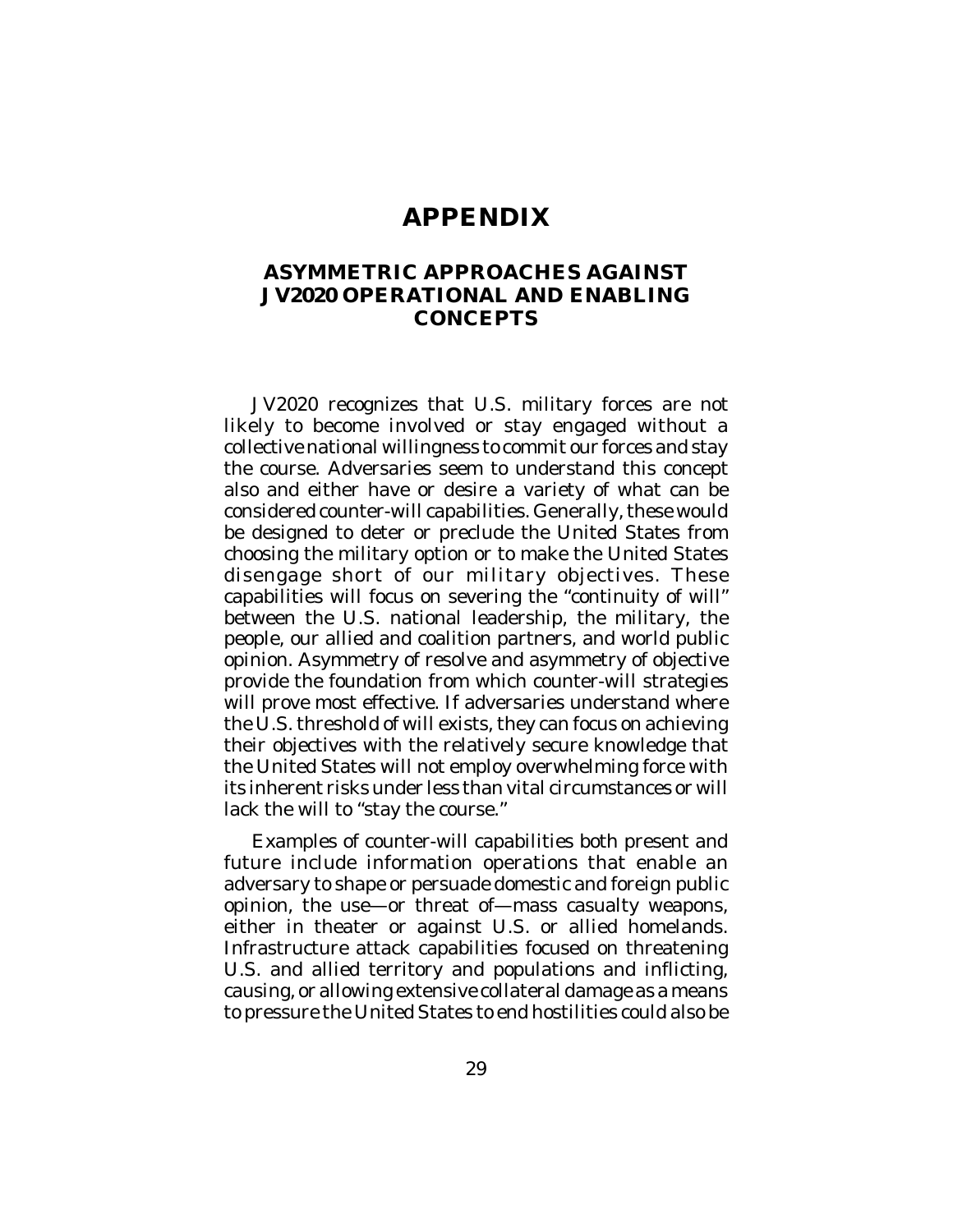used. Another example would be deploying in complex terrain such as urban or built-up areas to lure the United States into a prolonged, high-casualty engagement.

*JV 2020* also emphasizes the importance of dominant maneuver and focused logistics; that is, the need to assemble and move the right force package in time to any point on the globe and to sustain that force once it is there. While we think dominant maneuver, adversaries think counter-access or denying American and allied forces easy access to key theaters, ports, bases, and facilities and important air, land, and maritime approaches and lines of communication. Additionally, if adversaries are not successful in preventing an intervention, they may see an advantage in countering dominant maneuver by simply not offering to meet the United States on a battlefield in a way that is conducive to U.S. operational methods. Without a "battlefield," it will be difficult for the United States to employ its forces as designed, regardless of environment. It will be exceedingly difficult to "close with and destroy" if no "battle" is offered, or if few targets are presented. The United States may have the lethal power to destroy and the capability to seize and control, but will that alone offer the United States not only a way out, but also achieve a military victory recognized as honorable and respected by the rest of the world?

Again, any number of counter-access means either available or under development, if used successfully, could significantly invalidate many long-standing, inviolate planning assumptions. Examples include more traditional standoff military systems such as antiship cruise missiles or other strike assets that can attack forces approaching a given theater. Employing dozens of smaller naval platforms, missile patrol boats, catamarans, and the like to swarm approaching forces with hundreds of missiles and torpedoes would offer an alternative to the development of naval forces able to take on the United States. The use of naval mines—even older technology mines—in important maritime areas could severely impact time phased force and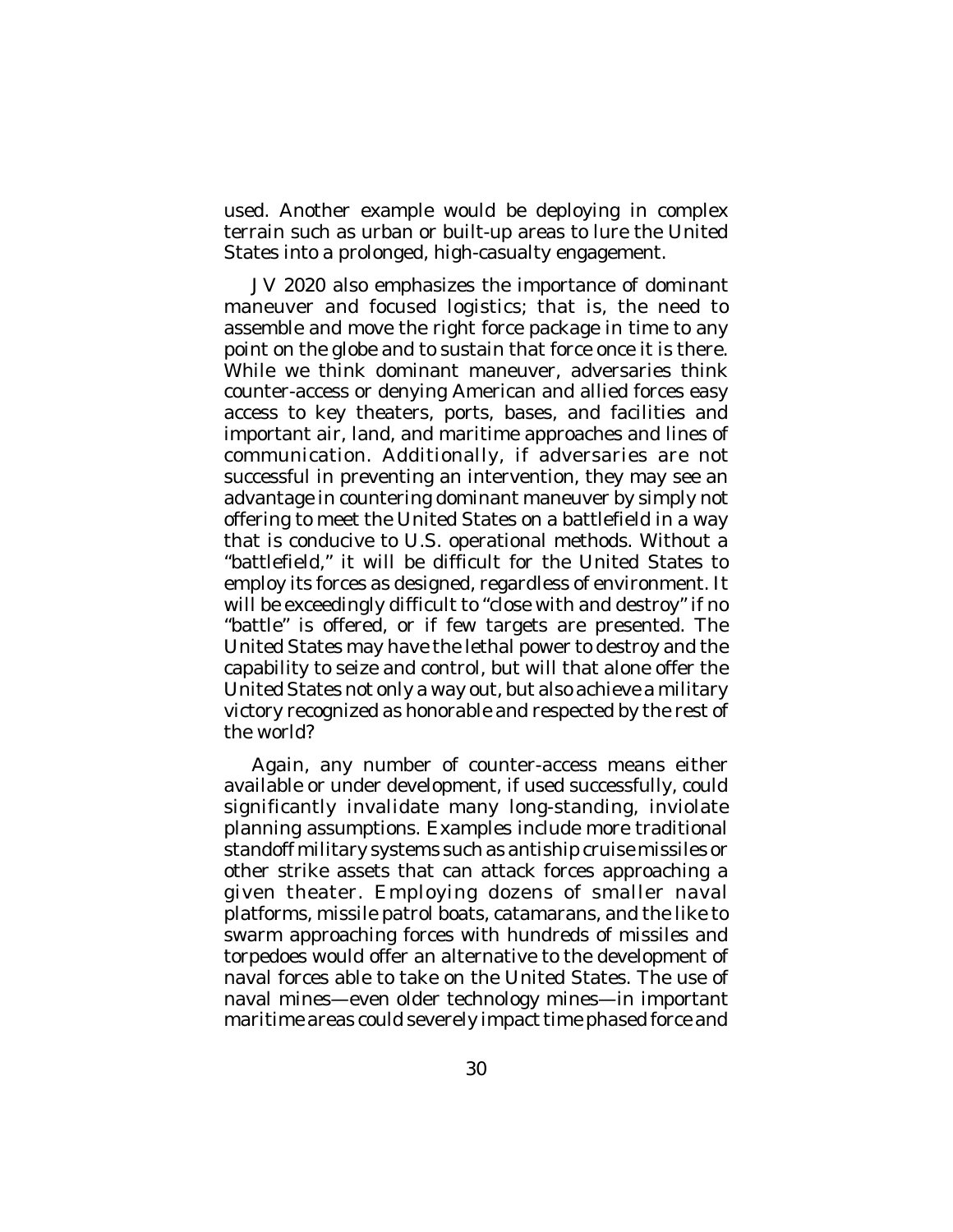deployment data (TPFDD) flow. Sabotaging prepositioned stocks or key in-theater bases and facilities could slow deployment and negatively impact our ability to respond quickly and decisively. Attacks within the United States or on allied territory—especially against more vulnerable civilian infrastructures—to disrupt mobilization, deployment, and sustainment activities could severely impair operations. Fomenting instability in foreign states to overturn U.S.-friendly leaders and pressuring key in-theater allies to deny U.S. access could prevent the United States from employing military power as designed and could remove the imprimatur of legitimacy.

Another key *JV2020* tenet is precision engagement; adversaries have or want a host of counterprecision-strike capabilities. Some of the more notable include the growing use of a variety of cover, concealment, and deception technologies and methods, including deep underground facilities and multispectral obscurants, to hide key activities and assets from U.S. precision intelligence and strike platforms. The use of human shields placed in front of key facilities to protect those facilities from U.S. attack offers a cheap but highly effective tool of choice, especially in operations where there is significant asymmetry of objectives and resolve. The pursuit of counterstealth technologies would enable adversaries to engage key precision strike elements and the development of radio frequency weapons and ground-based lasers could defeat or degrade precision-munition sensors or destroy strike platforms.

*JV2020* also emphasizes the importance of full dimensional protection for U.S. and allied forces. Adversaries are emphasizing any number of counterprotection capabilities that are designed to inflict mass casualties even against well-protected or dug-in military forces. Counterprotection capabilities include terrorism, weapons of mass destruction, and missile delivery systems, and even volumetric and other conventional weapons with massive destructive effects. The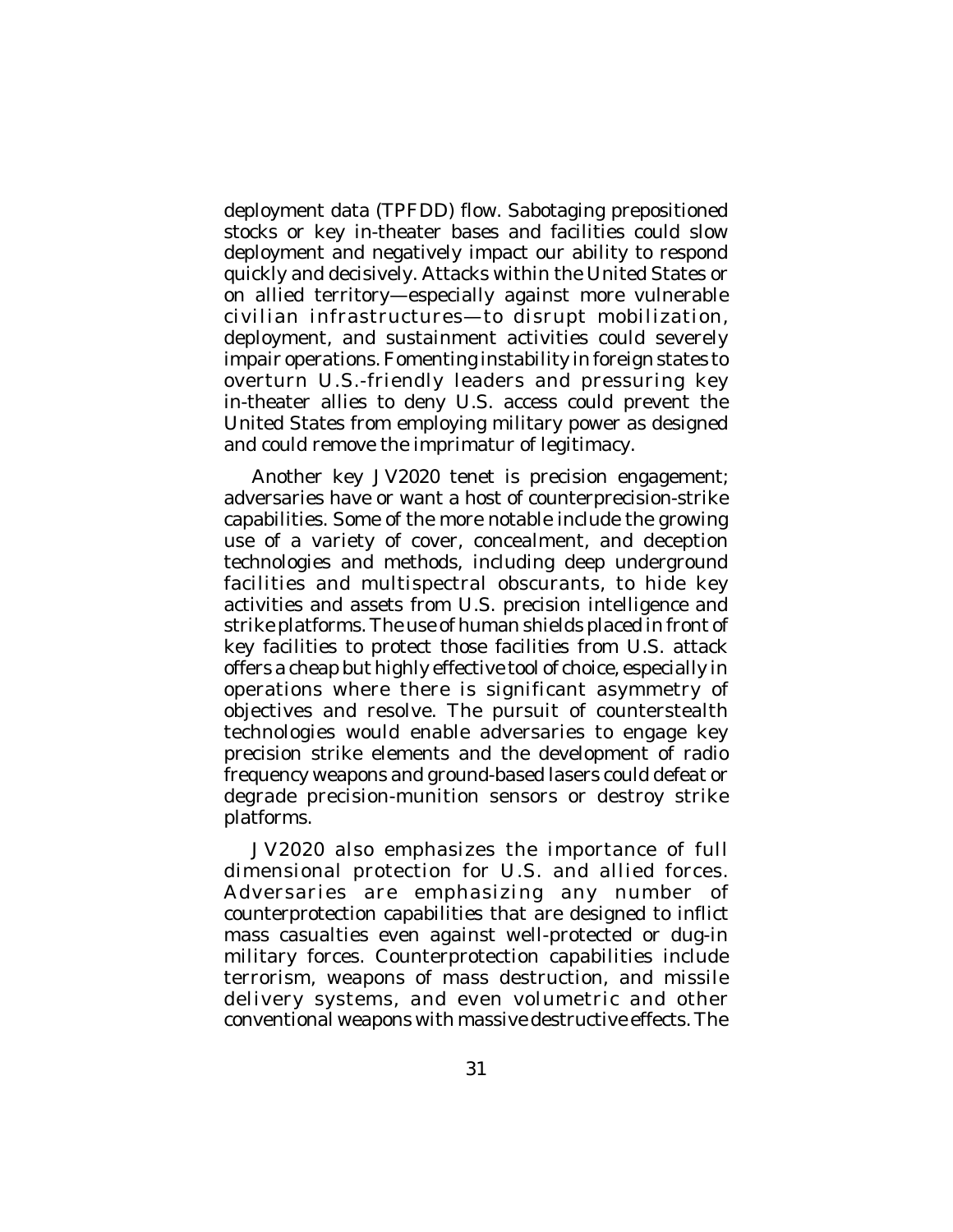asymmetry of objective and resolve once again comes into play, as does the concept of threshold. If one side or another wants to draw the United States deeper into a conflict, they may pursue a counterprotection strategy that inflicts a high level of American casualties, which, in turn, might ratchet up our resolve or threshold of intervention. A similar strategy, depending on the situation, might also serve to hasten the withdrawal of U.S. forces, similar to the evolution of events in Somalia.

Finally, *JV2020* underscores the importance of information and decision superiority. In this area in particular, potential adversaries have and are developing extensive capabilities for information operations to include electronic warfare, psychological operations, physical attack against our critical information systems—including attacks against key satellite down-links and ground stations. Denial and deception, computer network attack, and more exotic technologies such as directed energy weapons or electromagnetic pulse weapons, all offer means to prevent U.S. forces from fighting as designed or effectively employing their system of systems in a manner that produces the synergy envisioned.